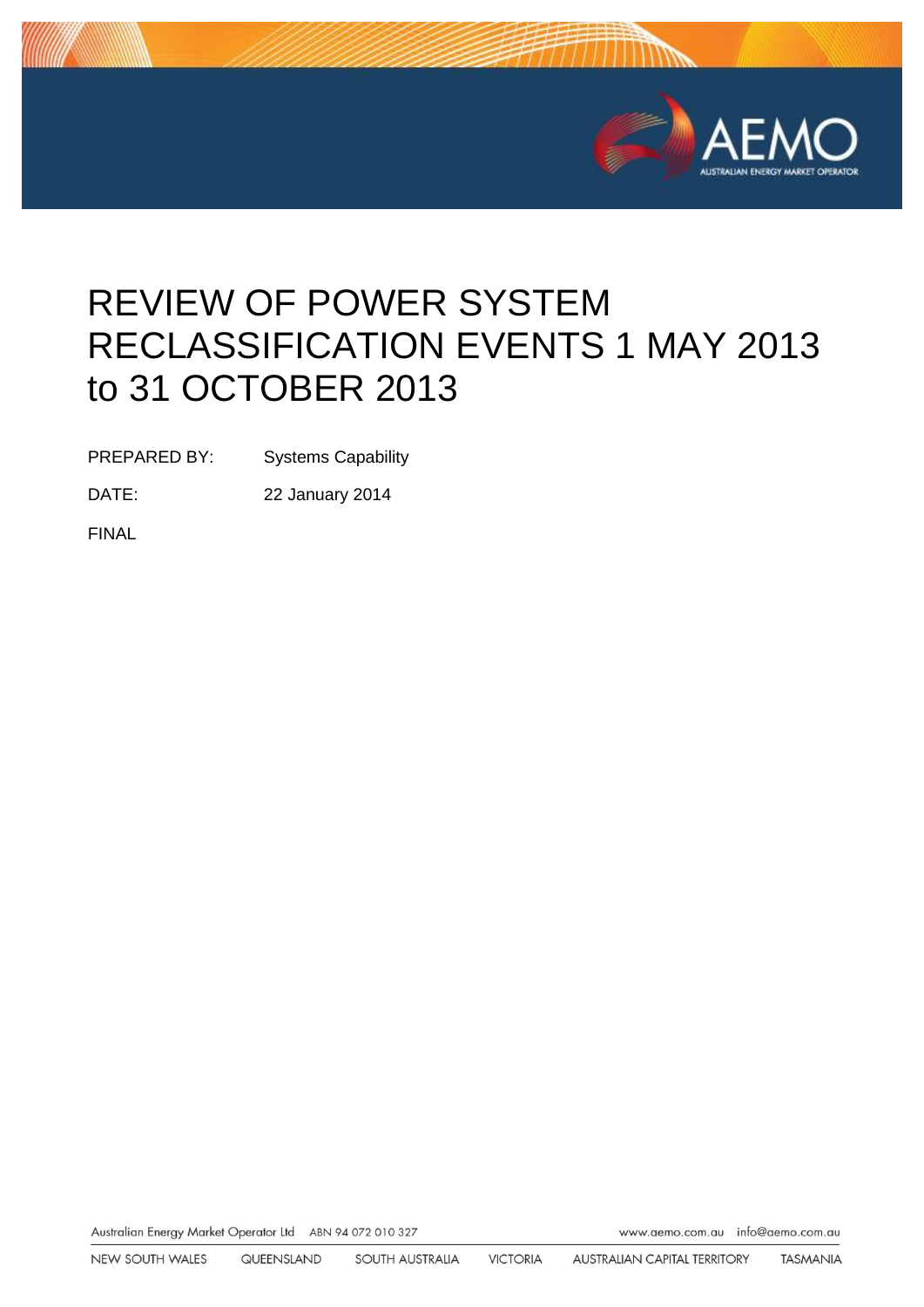

# Contents

| $\mathbf{1}$   |                                                                  |  |
|----------------|------------------------------------------------------------------|--|
| 2              |                                                                  |  |
| 3              |                                                                  |  |
| $\overline{4}$ | Development of Criteria for Re-classifying Contingency Events  4 |  |
| 5              | Analysis of Reclassification Events over the Reporting Period  4 |  |
| 5.1            |                                                                  |  |
| 5.2            |                                                                  |  |
| 5.3            |                                                                  |  |
| 5.4            |                                                                  |  |
| 6              |                                                                  |  |
| $\overline{7}$ |                                                                  |  |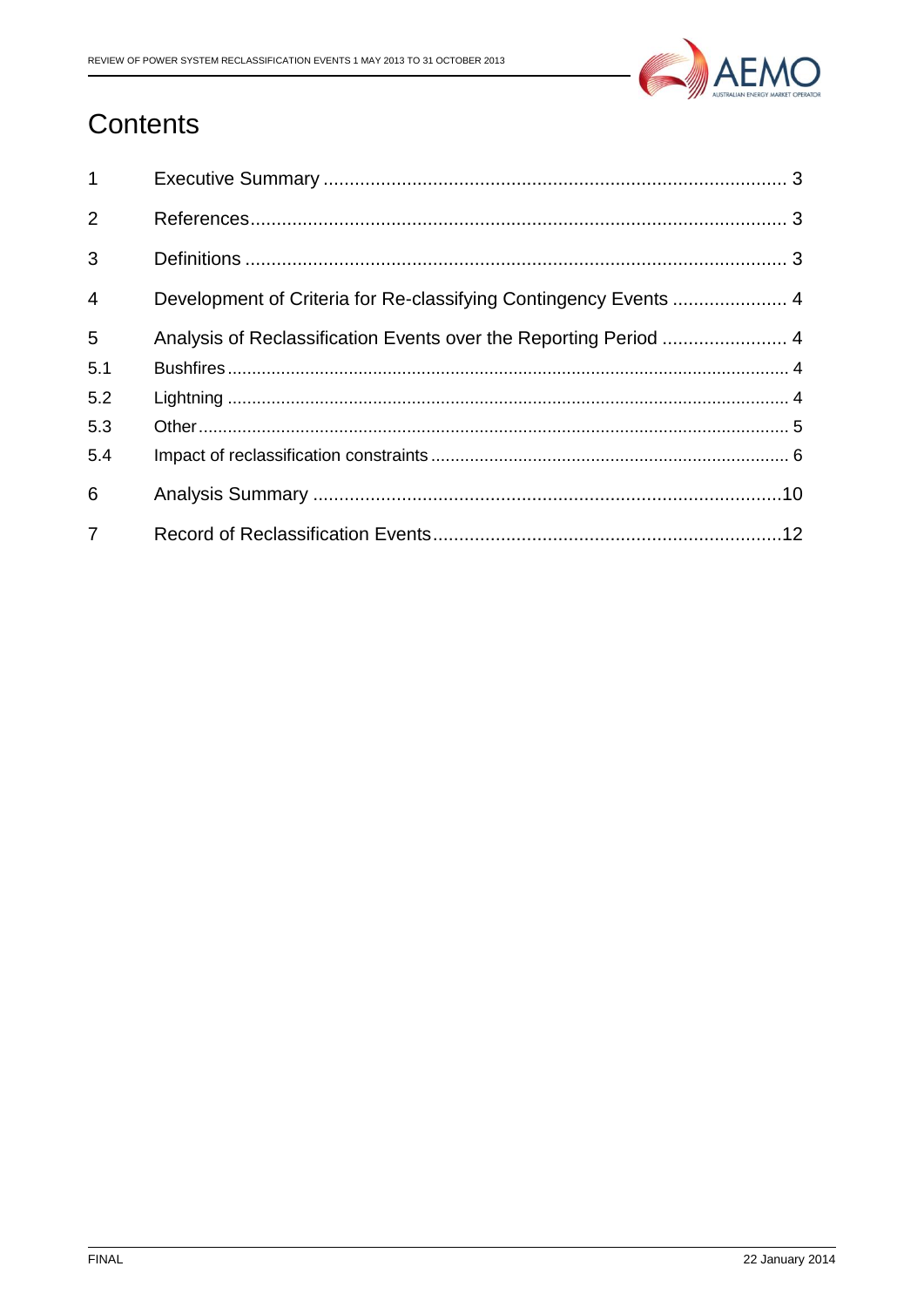

### <span id="page-2-0"></span>**1 Executive Summary**

The power system is operated such that the loss of single elements in the transmission network such as transmission lines or transformers or the loss of single generating units (known as "credible contingency events") can be accommodated without causing further problems and thus avoiding a cascade failure. This is known as a "secure operating state".

It cannot be guaranteed that at all times the power system will withstand the simultaneous loss of multiple transmission elements or generating units or loss of more secure elements such as busbars (known as "non-credible contingency events").

However under abnormal conditions where the likelihood of multiple failures is increased then AEMO will may temporarily adjust the operation of the power system so that it can withstand the loss of certain multiple elements which are at that time under a known threat. This process is termed "reclassification of a contingency event". Abnormal conditions are conditions posing added risks to the power system, including without limitation, severe weather conditions, lightning, storms and bushfires.

Examples of such reclassifications might be a reclassification of the loss of both circuits of a double circuit transmission line in the presence of lightning or loss of two transmission circuits in a common easement under threat from bushfires.

Rule 4.2.3B was introduced into the National Electricity Rules on the 23 October 2008 to ensure that such reclassification processes are undertaken in a methodical and organised manner.

This Rule requires *AEMO* to establish criteria that it must use when considering whether the existence of *abnormal conditions* makes the occurrence of a *non-credible contingency event*  reasonably possible under NER clause 4.2.3A (e).

The decision making processes have been designed with a view to providing effective actions on a practical basis. This improves the efficiency of criteria assessment and decision delivery. For instance, to be effective any decision making process regarding reclassification needs to be capable of being made within about 15 minutes of the receipt and assessment of information.

National Electricity Rule 4.2.3 A (i) requires AEMO to issue a report at intervals of six months setting out the reasons for all decisions to reclassify *non- credible contingency events* to *be credible contingency events* under clause 4.2.3A (g) during the relevant period.

The report:

- 1. must include an explanation of how AEMO applied the criteria established in accordance with 4.2.3B for each of those decisions; and
- 2. may also include AEMO's analysis of re-classification trends during the relevant period and its appraisal of the appropriateness and effectiveness of the relevant criteria that were applied in the case of each reclassification decision.

<span id="page-2-1"></span>This report provides compliance with the above rule requirements.

### **2 References**

<span id="page-2-2"></span>National Electricity Rules (NER).

#### **3 Definitions**

GPATS: Global Positioning and Tracking System. This is a Lightning Detection System used by AEMO Operations.

INDJI: (Indji Watch): used by AEMO Operations : is an internet based system that monitors live information feeds on hazards such as bushfires and compares them with locations of transmission assets.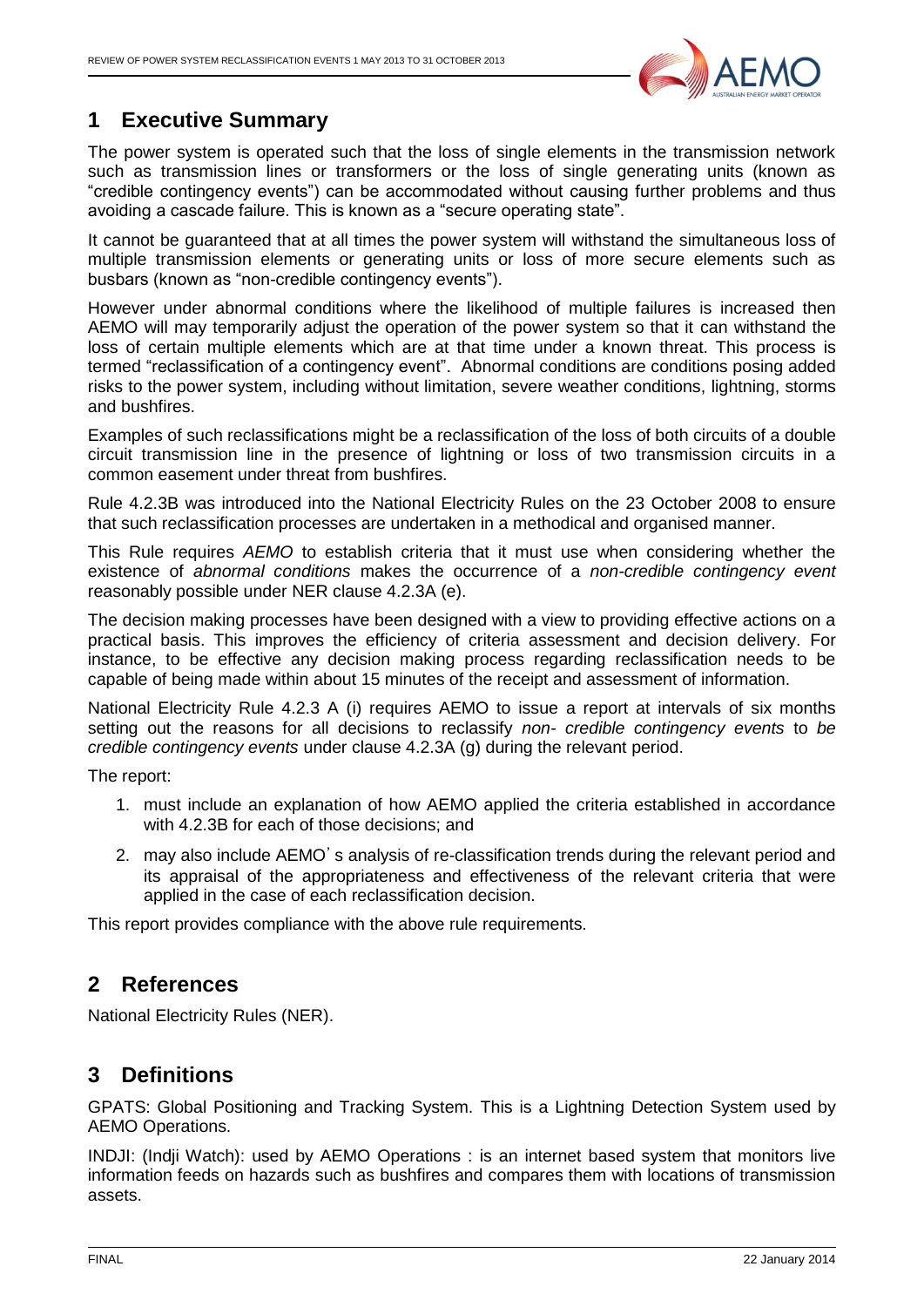

#### <span id="page-3-0"></span>**4 Development of Criteria for Re-classifying Contingency Events**

AEMO has established three categories of criteria required for the assessment of whether a *noncredible contingency event* is reclassified as *a credible contingency event*. They are

- **1. Bushfires**
- **2. Lightning** and,
- **3. Other -** comprises of but not limited to**;**
- the threat of disconnection of multiple generating units,
- the impact of pollution on transmission insulators,
- the impact of protection or control systems malfunction on plant or
- extreme weather conditions.

Following consultation with the relevant stakeholders, the criteria for assessing reclassifications is published in the **AEMO Operating Procedure Power System Security Guidelines SO\_OP3715.** 

#### <span id="page-3-1"></span>**5 Analysis of Reclassification Events over the Reporting Period**

A total of 175 reclassifications were declared over the reporting period 1 May 2013 to 30 October 2013. These reclassifications are shown in in [Table 4.](#page-11-1)

In the same period there were 28 non-credible contingency events. These non-credible contingency events are shown in [Table 5.](#page-23-0)

Reclassifications highlighted in **red** in [Table 4](#page-11-1) correspond to a non-credible contingency event in [Table 5,](#page-23-0) also highlighted in **red**, which resulted in a reclassification.

Fourteen non-credible contingency events led to reclassification afterwards, over the reporting period.

#### <span id="page-3-2"></span>**5.1 Bushfires**

Reclassifications for bushfires during the period were performed on the basis of established criteria as specified in SO OP3715. There were 10 reclassifications due to bushfires in the reporting period, compared with 13 reclassifications in the previous period. The contingency did not actually occur during any of these 10 reclassifications. Two of the non-credible contingency events in [Table](#page-23-0)  [5](#page-23-0) were initiated by bushfires without a prior reclassification.

#### <span id="page-3-3"></span>**5.2 Lightning**

Reclassifications for lightning during the period were performed on the basis of established criteria in SO\_OP3715, which lists the vulnerable transmission lines which are eligible to be reclassified as a credible contingency event if lightning activity is detected in the vicinity of the lines.

Information from the AEMO GPATS was utilised in the assessment process.

For lightning a total of 151 reclassification events occurred over this reporting period, compared to 260 events in the previous reporting period. There were less lightning reclassification events in the current period as the current period did not cover the traditional lightning seasons. During two of these 151 lightning reclassifications the contingency actually occurred. Two of the non-credible contingency events in [Table 5](#page-23-0) were initiated by lightning without a prior reclassification.

 $\overline{\phantom{a}}$ 

 $1$  The criteria relating to bushfires was reviewed and updated in December 2013. Refer to AEMO Communication 1457 dated 19/12/13.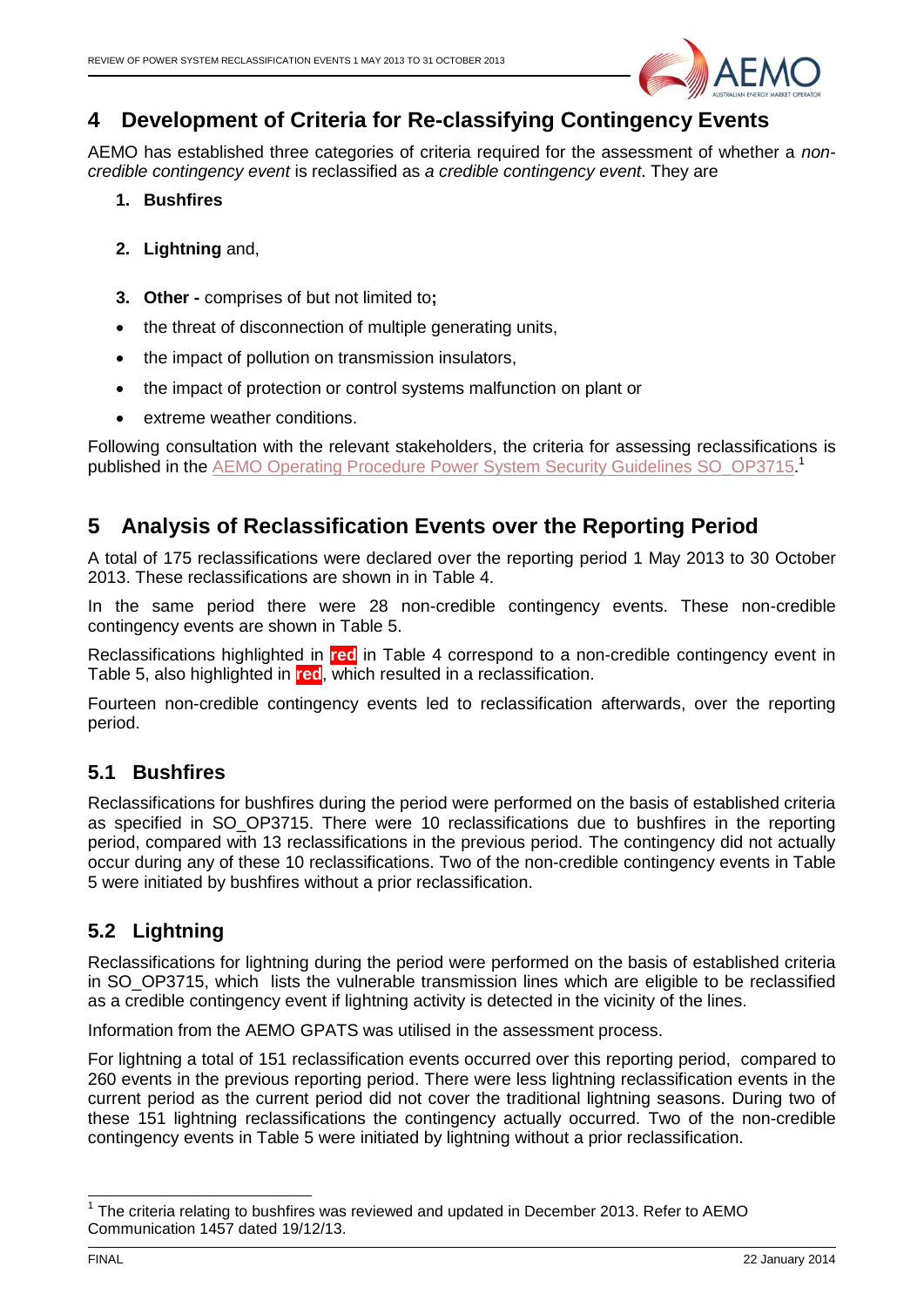

#### <span id="page-4-0"></span>**5.3 Other**

Under the "Other" category 14 reclassifications occurred over the reporting period. These contingency events were reclassified on the basis of the event having occurred, with a risk of reoccurrence. During one of these 14 reclassifcations the contingency actually occurred. The contingency events are discussed in [Table 4.](#page-11-1)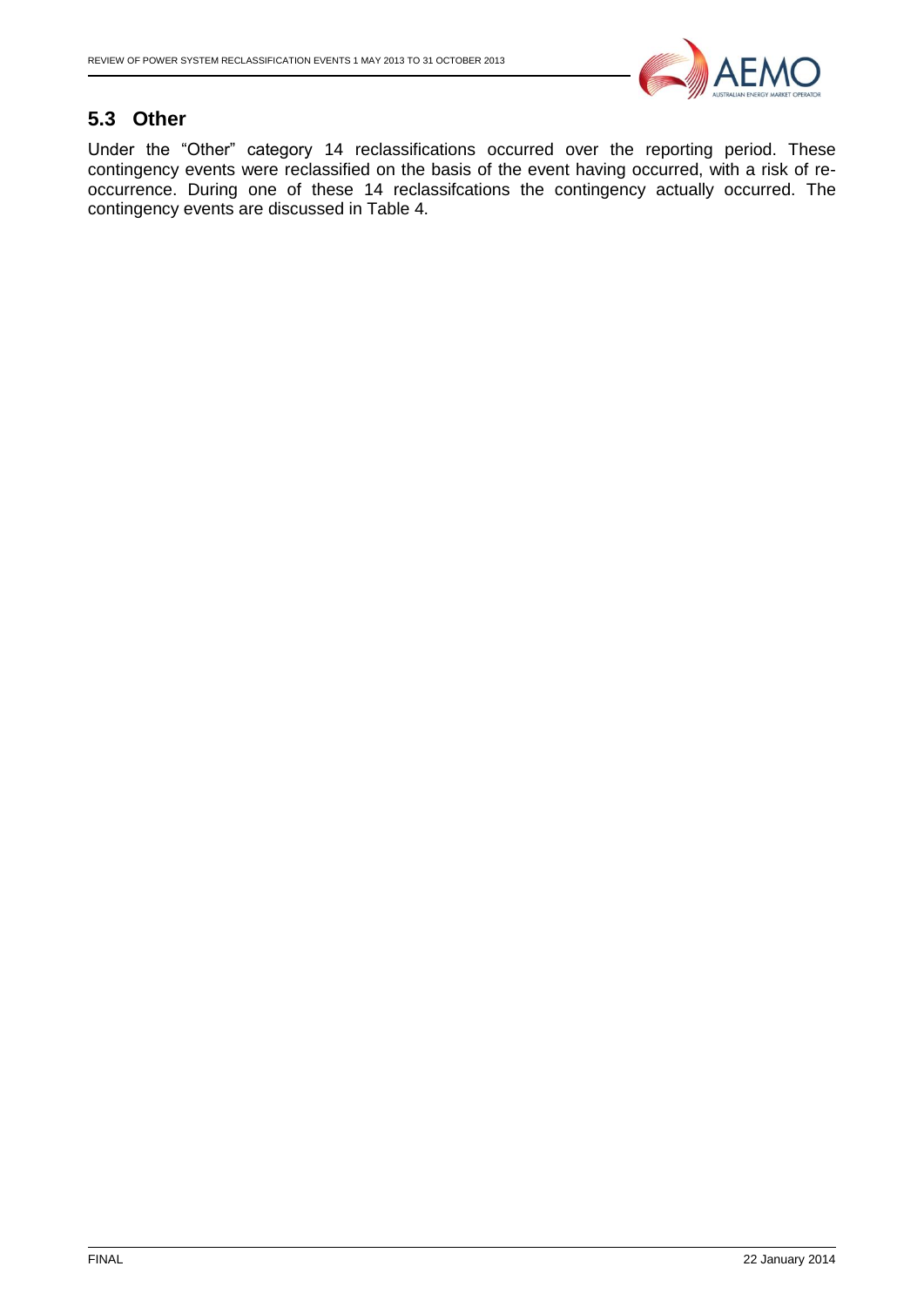

## **5.4 Impact of reclassification constraints**

A number of reclassification constraints bound over the reporting period. Details of these constraints are provided in Table 1.

Table 1 Reclassification constraints that bound over the reporting period

<span id="page-5-0"></span>

| <b>Start time</b> | <b>End time</b>  | <b>Reclassified equipment</b>                          | <b>Constraint</b>      | <b>Number of Dispatch Intervals binding</b> |
|-------------------|------------------|--------------------------------------------------------|------------------------|---------------------------------------------|
|                   |                  | Farrell Reece No. 1 and No. 2 220kV lines              | F_T++FARE_N-2_TG_R5    | 5                                           |
| 4/07/2013 3:35    | 4/07/2013 4:25   |                                                        | F_T++FARE_N-2_TG_R6    | 6                                           |
| 5/07/2013 13:10   | 5/07/2013 14:50  | Farrell Sheffield No. 1 and No. 2 220kV lines          | T_FASH_MAXGEN_1        | 6                                           |
|                   |                  |                                                        | T>T_FASH_1_N-2         | 18                                          |
| 18/07/2013 21:30  | 18/07/2013 22:40 | George Town - Sheffield No. 1 and No. 2<br>220kV lines | T>T_SHGT_N-2           | 14                                          |
| 18/07/2013 21:40  | 18/07/2013 22:45 | Farrell - Sheffield No. 1 and No. 2 220kV lines        | F T+FASH N-2 RREG      | $\overline{2}$                              |
| 18/07/2013 23:25  | 19/07/2013 0:40  | George Town - Sheffield No. 1 and No. 2<br>220kV lines | T>T SHGT N-2           | 15                                          |
| 5/08/2013 21:15   | 5/08/2013 22:30  | Farrell Reece No. 1 and No. 2 220kV lines              | F_T++FARE_N-2_TG_R5    | $\overline{4}$                              |
|                   |                  |                                                        | $F$ T++FARE N-2 TG R60 | 11                                          |
| 9/08/2013 23:40   | 10/08/2013 0:35  | Farrell Reece No. 1 and No. 2 220kV lines              | $F$ T++FARE N-2 TG R60 | 9                                           |
| 10/08/2013 2:50   | 10/08/2013 3:20  | Farrell Reece No. 1 and No. 2 220kV lines              | F_T++FARE_N-2_TG_R60   | $\overline{2}$                              |
|                   |                  |                                                        | F T++FARE N-2 TG R6    | $\mathbf{1}$                                |
| 10/08/2013 2:50   | 10/08/2013 3:20  | Farrell - Sheffield No. 1 and No. 2 220kV lines        | T_T_FASH_5_N-2         | 6                                           |
|                   |                  |                                                        | F_T++FARE_N-2_TG_R5    | 13                                          |
| 10/08/2013 4:05   | 10/08/2013 5:20  | Farrell Reece No. 1 and No. 2 220kV lines              | F_T++FARE_N-2_TG_R6    | 15                                          |
|                   |                  |                                                        | F_T++FARE_N-2_TG_R60   | 15                                          |
| 10/08/2013 4:05   | 10/08/2013 5:30  | Farrell - Sheffield No. 1 and No. 2 220kV lines        | F_T++FASH_N-2_TG_R5    | $\overline{2}$                              |
| 11/08/2013 21:00  | 11/08/2013 22:05 | Farrell - Sheffield No. 1 and No. 2 220kV lines        | T_FASH_MAXGEN_1        | 13                                          |
| 12/08/2013 3:20   | 12/08/2013 5:05  | Farrell Reece No. 1 and No. 2 220kV lines              | F_T++FARE_N-2_TG_R5    | 20                                          |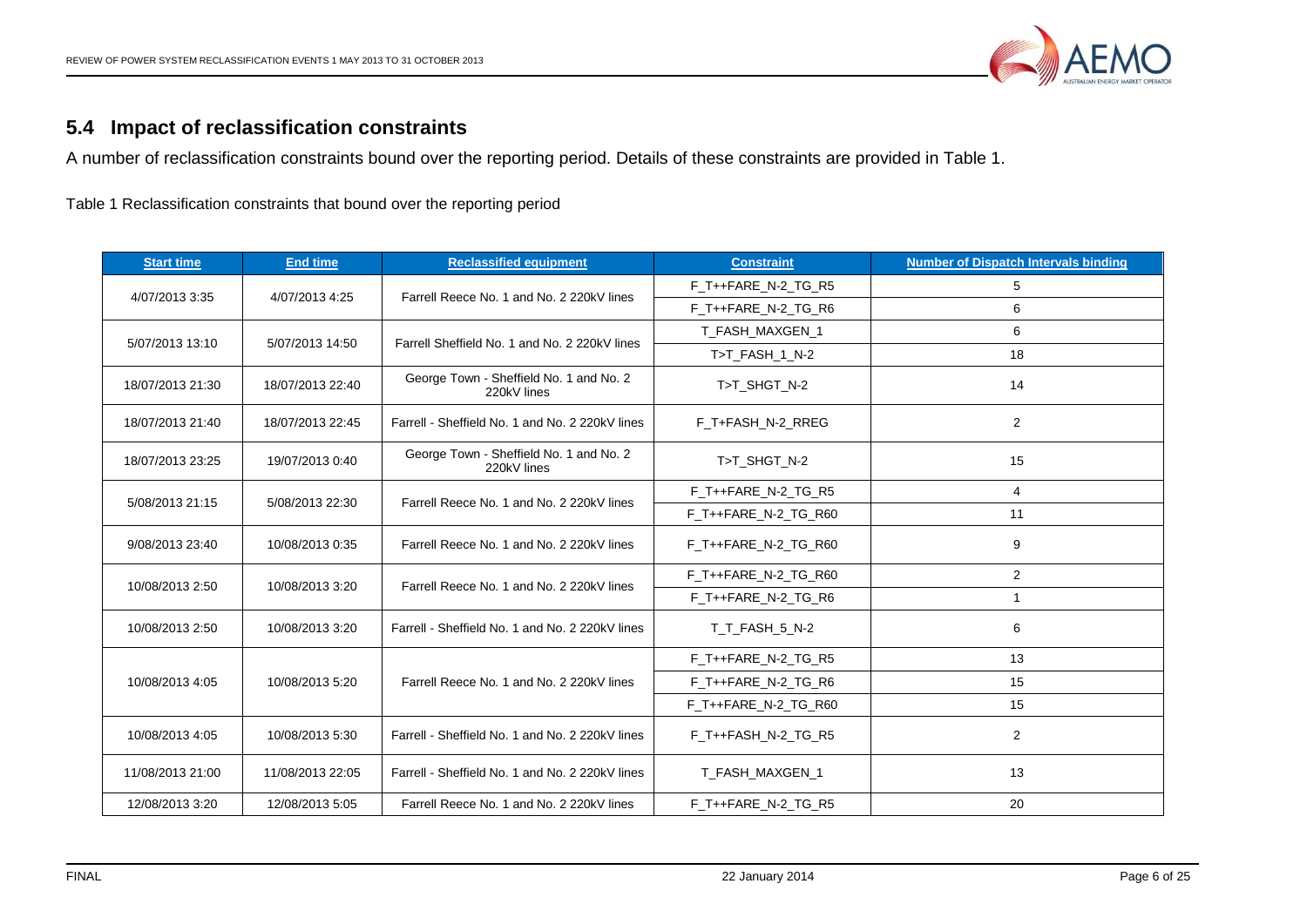

| <b>Start time</b> | <b>End time</b>  | <b>Reclassified equipment</b>                          | <b>Constraint</b>    | <b>Number of Dispatch Intervals binding</b> |
|-------------------|------------------|--------------------------------------------------------|----------------------|---------------------------------------------|
|                   |                  |                                                        | F_T++FARE_N-2_TG_R6  | 21                                          |
|                   |                  |                                                        | F_T++FARE_N-2_TG_R60 | 21                                          |
| 12/08/2013 6:20   | 12/08/2013 7:30  | George Town - Hadspen No. 1 and No. 2<br>220kV lines   | T>T HAGT N-2         | 14                                          |
| 12/08/2013 6:00   | 12/08/2013 7:00  | Hadspen - Palmerston No. 1 and No. 2<br>220kV lines    | T>T_HAGT_N-2         | 12                                          |
| 12/08/2013 6:05   | 12/08/2013 6:45  | Liapootah - Palmerston No. 1 and No. 2<br>220kV lines  | T>T_NIL_LIPM_N-2_2B  | $\overline{2}$                              |
|                   |                  |                                                        | F_T++FARE_N-2_TG_R5  | $\mathbf{1}$                                |
| 13/08/2013 20:35  | 13/08/2013 21:50 | Farrell Reece No. 1 and No. 2 220kV lines              | F_T++FARE_N-2_TG_R6  | $\mathbf{1}$                                |
|                   |                  |                                                        | F_T++FARE_N-2_TG_R60 | $\mathbf{1}$                                |
|                   |                  |                                                        | F_T++FASH_N-2_TG_R5  | $\sqrt{2}$                                  |
| 13/08/2013 20:35  | 13/08/2013 21:50 | Farrell - Sheffield No. 1 and No. 2 220kV lines        | F_T++FASH_N-2_TG_R60 | $\mathbf{1}$                                |
|                   |                  |                                                        | F_T+FASH_N-2_RREG    | 6                                           |
|                   |                  |                                                        | T_FASH_MAXGEN_1      | $\mathbf{1}$                                |
|                   |                  | George Town - Hadspen No. 1 and No. 2                  | T>T_HAGT_N-2         | 28                                          |
| 13/08/2013 23:00  | 14/08/2013 1:20  | 220kV lines                                            | T>T_GT_HA_3A_N-2     | 2                                           |
| 13/08/2013 20:35  | 13/08/2013 21:50 | George Town - Sheffield No. 1 and No. 2<br>220kV lines | T>T_SHGT_N-2         | 14                                          |
| 13/08/2013 23:00  | 14/08/2013 0:35  | George Town - Sheffield No. 1 and No. 2<br>220kV lines | T>T_SHGT_N-2         | 19                                          |
| 13/08/2013 23:25  | 14/08/2013 1:20  | Hadspen - Palmerston No. 1 and No. 2<br>220kV lines    | T>T_HAGT_N-2         | 23                                          |
|                   |                  |                                                        | F_T+BL_CO_N-2_L5     | $\mathbf{1}$                                |
| 15/08/2013 17:30  | 22/08/2013 16:55 | Basslink + Pacific Aluminium Potline 4                 | F_T+BL_CO_N-2_L6     | 168                                         |
|                   |                  |                                                        | F_T+BL_CO_N-2_L60    | 161                                         |
| 17/08/2013 13:00  | 17/08/2013 13:55 | Farrell Reece No. 1 and No. 2 220kV lines              | F_T++FARE_N-2_TG_R60 | 11                                          |
| 18/08/2013 21:45  | 19/08/2013 0:45  | Farrell Reece No. 1 and No. 2 220kV lines              | F_T++FARE_N-2_TG_R60 | 15                                          |
|                   |                  |                                                        | F_T++FASH_N-2_TG_R5  | $\mathbf{1}$                                |
|                   |                  |                                                        | F_T++FASH_N-2_TG_R60 | 3                                           |
| 18/08/2013 23:00  | 19/08/2013 0:45  | Farrell - Sheffield No. 1 and No. 2 220kV lines        | T_FASH_MAXGEN_1      | 19                                          |
|                   |                  |                                                        | T>T_FASH_1_N-2       | 18                                          |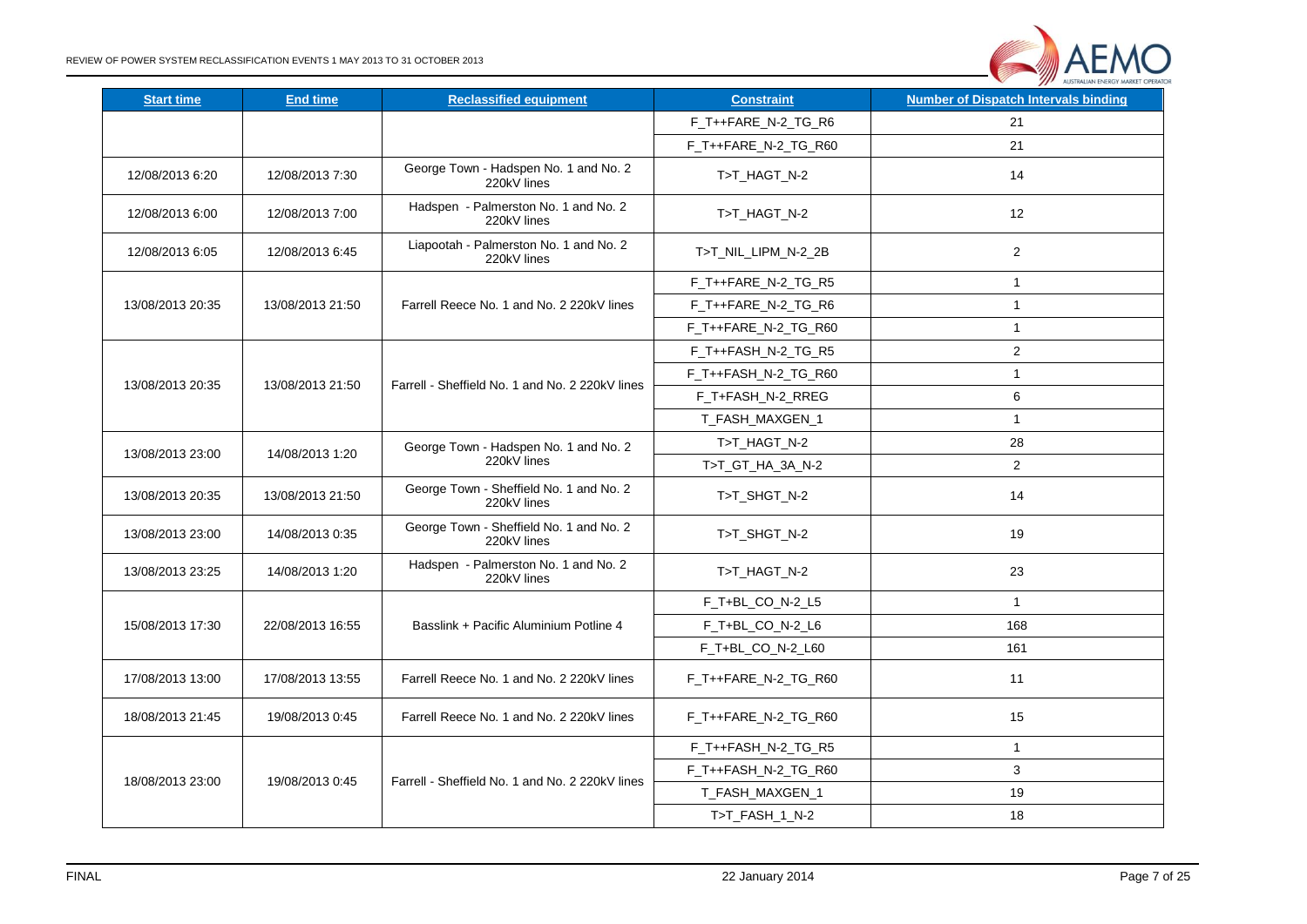

| <b>Start time</b> | <b>End time</b>  | <b>Reclassified equipment</b>                          | <b>Constraint</b>    | AUSTRALIAN ENERGY MARKET OFF<br><b>Number of Dispatch Intervals binding</b> |
|-------------------|------------------|--------------------------------------------------------|----------------------|-----------------------------------------------------------------------------|
| 18/08/2013 11:50  | 18/08/2013 12:20 | George Town - Hadspen No. 1 and No. 2<br>220kV lines   | T>T_GT_HA_3A_N-2     | 3                                                                           |
|                   |                  |                                                        | T>T_HAGT_N-2         | 6                                                                           |
| 18/08/2013 20:40  | 18/08/2013 21:30 | George Town - Hadspen No. 1 and No. 2<br>220kV lines   | T>T HAGT N-2         | 10                                                                          |
| 19/08/2013 2:30   | 19/08/2013 3:20  | George Town - Hadspen No. 1 and No. 2<br>220kV lines   | T>T_HAGT_N-2         | 9                                                                           |
| 18/08/2013 11:50  | 18/08/2013 12:20 | George Town - Sheffield No. 1 and No. 2                | T>T_HAGT_SHGT_N-2    | 4                                                                           |
|                   |                  | 220kV lines                                            | T>T_SHGT_N-2         | 6                                                                           |
| 18/08/2013 20:40  | 18/08/2013 21:30 | Hadspen - Palmerston No. 1 and No. 2<br>220kV lines    | T>T_HAGT_N-2         | 10                                                                          |
| 25/09/2013 8:55   | 25/09/2013 9:45  | Farrell - Sheffield No. 1 and No. 2 220kV lines        | F_T+FASH_N-2_RREG    | 20                                                                          |
|                   |                  |                                                        | T>T_FASH_1_N-2       | 20                                                                          |
| 25/09/2013 2:55   | 25/09/2013 3:45  | George Town - Sheffield No. 1 and No. 2                | T>T_GTSH_220_1_N-2   | 6                                                                           |
|                   |                  | 220kV lines                                            | T>T_HAGT_SHGT_N-2    | 10                                                                          |
| 27/09/2013 19:20  | 27/09/2013 20:20 | Farrell - Sheffield No. 1 and No. 2 220kV lines        | F_T+FASH_N-2_RREG    | 22                                                                          |
|                   |                  |                                                        | F_T++FASH_N-2_TG_R60 | $\mathbf{1}$                                                                |
|                   |                  |                                                        | F_T++FASH_N-2_TG_R6  | $\mathbf{1}$                                                                |
| 27/09/2013 20:45  | 27/09/2013 22:00 | Farrell - Sheffield No. 1 and No. 2 220kV lines        | F_T++FASH_N-2_TG_R5  | $\mathbf{1}$                                                                |
|                   |                  |                                                        | F_T+FASH_N-2_RREG    | 28                                                                          |
|                   |                  |                                                        | T>T_FASH_1_N-2       | 54                                                                          |
|                   |                  |                                                        | T>T_GTSH_220_1_N-2   | 39                                                                          |
| 27/09/2013 20:45  | 27/09/2013 22:00 | George Town - Sheffield No. 1 and No. 2<br>220kV lines | T>T_HAGT_SHGT_N-2    | 15                                                                          |
|                   |                  |                                                        | T>T_PMHA_SHGT_N-2    | $\overline{2}$                                                              |
| 28/09/2013 7:45   | 28/09/2013 9:05  | George Town - Hadspen No. 1 and No. 2<br>220kV lines   | T>T_HAGT_N-2         | 16                                                                          |
|                   |                  |                                                        | T>T_GTSH_220_1_N-2   | 54                                                                          |
| 28/09/2013 7:35   | 28/09/2013 9:05  | George Town - Sheffield No. 1 and No. 2<br>220kV lines | T>T_HAGT_SHGT_N-2    | $\overline{a}$                                                              |
|                   |                  |                                                        | T>T_PMHA_SHGT_N-2    | $\overline{a}$                                                              |
| 28/09/2013 7:45   | 28/09/2013 9:05  | Hadspen - Palmerston No. 1 and No. 2<br>220kV lines    | T>T_HAGT_N-2         | 16                                                                          |
|                   |                  |                                                        | F_T++FASH_N-2_TG_R5  | 34                                                                          |
| 30/09/2013 21:35  | 1/10/2013 5:15   | Farrell - Sheffield No. 1 and No. 2 220kV lines        | F_T++FASH_N-2_TG_R6  | $\mathbf{1}$                                                                |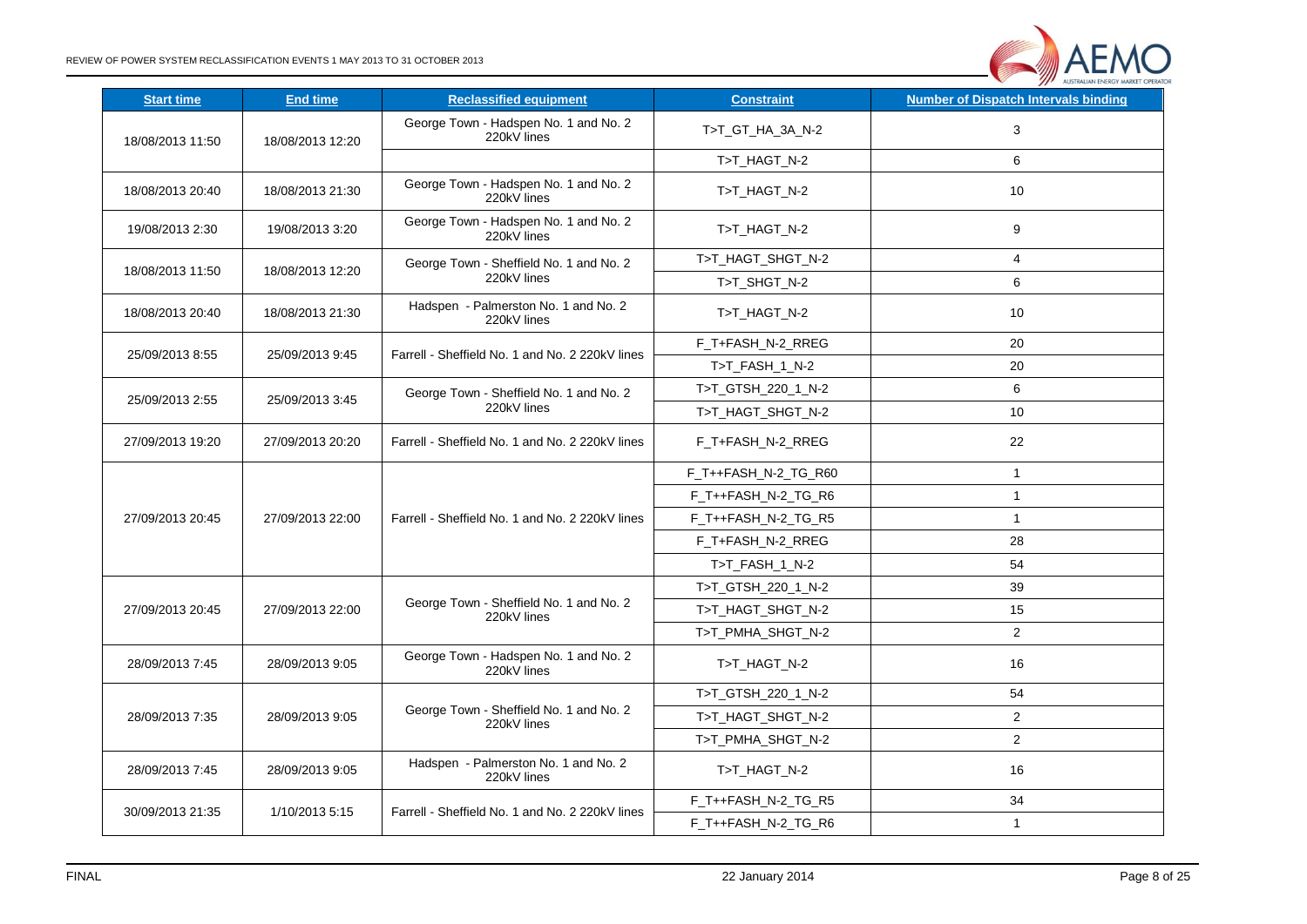

| <b>Start time</b> | <b>End time</b>  | <b>Reclassified equipment</b>                         | <b>Constraint</b>    | <b>Number of Dispatch Intervals binding</b> |
|-------------------|------------------|-------------------------------------------------------|----------------------|---------------------------------------------|
|                   |                  |                                                       | F_T+FASH_N-2_RREG    | 178                                         |
|                   |                  |                                                       | T FASH MAXGEN 1      | 9                                           |
|                   |                  |                                                       | T>T_FASH_1_N-2       | 52                                          |
|                   |                  | George Town - Sheffield No. 1 and No. 2               | T>T_GTSH_220_1_N-2   | 264                                         |
| 30/09/2013 21:30  | 1/10/2013 4:50   | 220kV lines                                           | T>T_HAGT_SHGT_N-2    | 59                                          |
|                   |                  |                                                       | F_T++FARE_N-2_TG_R5  | $\mathbf{1}$                                |
| 2/10/2013 9:35    | 2/10/2013 10:25  | Farrell Reece No. 1 and No. 2 220kV lines             | F_T++FARE_N-2_TG_R60 | $\mathbf{1}$                                |
|                   |                  |                                                       | F_T++FARE_N-2_TG_R6  | $\mathbf{1}$                                |
|                   |                  |                                                       | F_T++FARE_N-2_TG_R60 | $\mathbf{1}$                                |
| 2/10/2013 12:55   | 2/10/2013 14:40  | Farrell Reece No. 1 and No. 2 220kV lines             | F_T++FARE_N-2_TG_R6  | $\mathbf{1}$                                |
|                   |                  |                                                       | F_T++FARE_N-2_TG_R5  | $\overline{2}$                              |
|                   |                  |                                                       | F_T++FASH_N-2_TG_R5  | $\overline{2}$                              |
| 2/10/2013 10:10   | 2/10/2013 10:25  | Farrell - Sheffield No. 1 and No. 2 220kV lines       | F_T++FASH_N-2_TG_R6  | 3                                           |
|                   |                  |                                                       | F_T++FASH_N-2_TG_R60 | $\overline{a}$                              |
|                   |                  |                                                       | F_T+FASH_N-2_RREG    | 6                                           |
| 2/10/2013 13:00   | 2/10/2013 14:30  | Farrell - Sheffield No. 1 and No. 2 220kV lines       | F_T+FASH_N-2_RREG    | 10                                          |
|                   |                  |                                                       | F_T++FASH_N-2_TG_R5  | $\mathbf{1}$                                |
| 1/10/2013 8:45    | 1/10/2013 9:25   | Liapootah - Palmerston No. 1 and No. 2<br>220kV lines | T>T NIL LIPM N-2 2B  | 4                                           |
|                   |                  |                                                       | F_T++FASH_N-2_TG_R5  | $\mathbf{1}$                                |
|                   |                  |                                                       | F_T++FASH_N-2_TG_R6  | $\mathbf{1}$                                |
|                   |                  |                                                       | F_T++FASH_N-2_TG_R60 | $\mathbf{1}$                                |
| 17/10/2013 10:10  | 17/10/2013 12:40 | Farrell - Sheffield No. 1 and No. 2 220kV lines       | F_T+FASH_N-2_RREG    | $\overline{2}$                              |
|                   |                  |                                                       | F_T+FASH_N-2_TG_R5   | $\overline{a}$                              |
|                   |                  |                                                       | T_FASH_MAXGEN_1      | 31                                          |
|                   | 17/10/2013 13:50 | George Town - Sheffield No. 1 and No. 2               | T>T_GTSH_220_1_N-2   | 54                                          |
| 17/10/2013 12:20  |                  | 220kV lines                                           | T>T_HAGT_SHGT_N-2    | $\overline{7}$                              |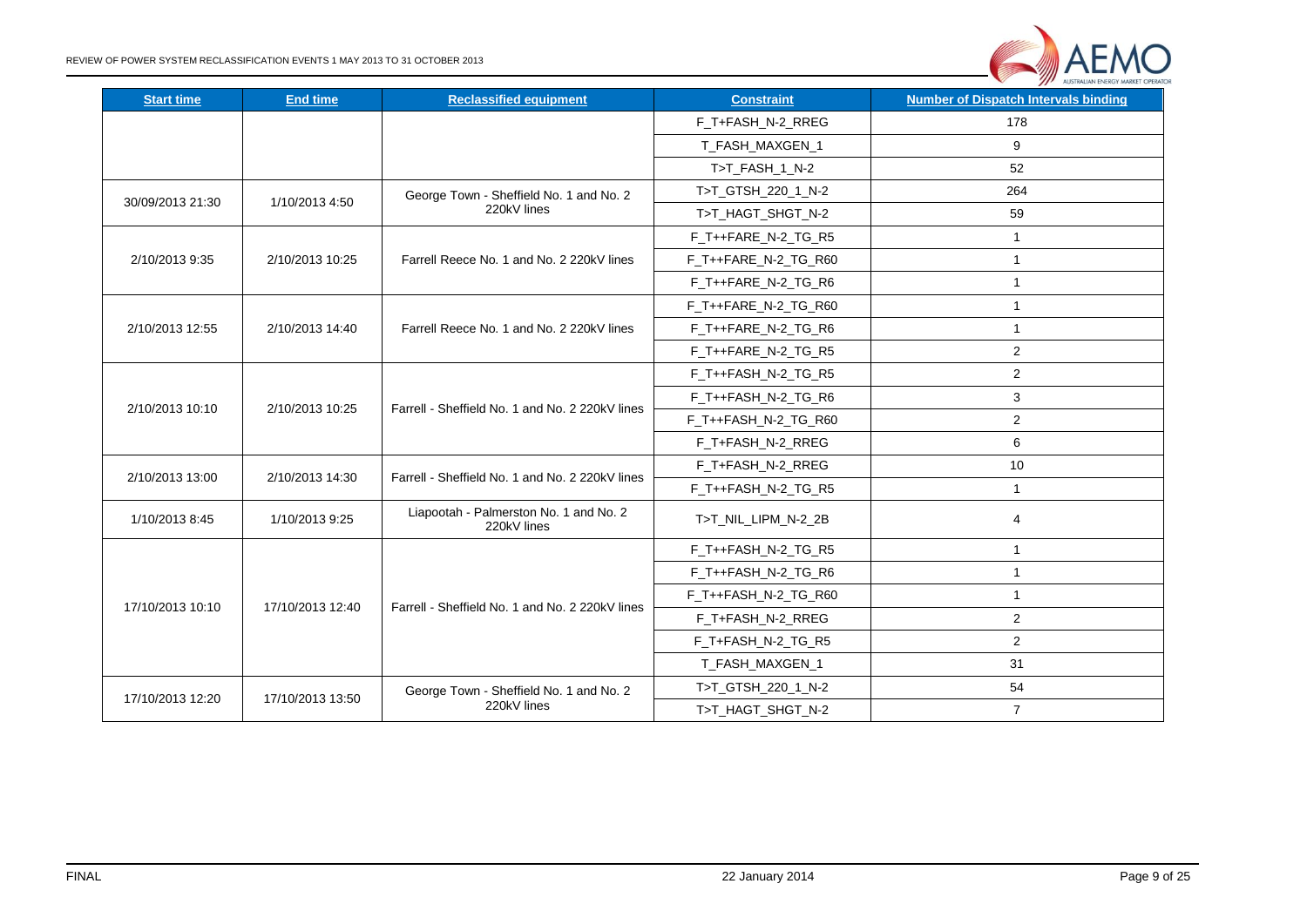

### <span id="page-9-0"></span>**6 Analysis Summary**

AEMO has analysed the re-classification trends during the relevant reporting period and has assessed the appropriateness and effectiveness of the relevant criteria that were applied in the case of each re-classification decisions and has deemed they are appropriate however a number of issues associated with the bushfire reclassification guidelines were identified resulting in an update to the guidelines in December 2013.

Analysis of the reclassifications occurring over the reporting period 1 May 2013 to 1 November 2013 is summarised in the [Table 2.](#page-9-1) Although the actual incidence of the event occurring is very low, generally the incidence of a normal credible contingency is also very low under similar conditions.

<span id="page-9-1"></span>For the reporting period there were three occurrences where the reclassification event was actually realised.

| <b>Category</b>         | <b>Number Reclass</b><br><b>Events</b> | <b>Actual incidence of</b><br>contingency occurring<br>during reclassification |
|-------------------------|----------------------------------------|--------------------------------------------------------------------------------|
| <b>Bushfires</b>        | 10                                     |                                                                                |
| Lightning               | 151                                    |                                                                                |
| Other                   | 14                                     |                                                                                |
| <b>Total for Period</b> | 175                                    |                                                                                |

Table 2 Statistics for reclassifications over the reporting period 1 May 2013 to 31 October 2013

Figure 1 shows the number of reclassification events per region over the reporting period 1 May 2013 to 30 October 2013.



*Figure 1 Reclassifications per region*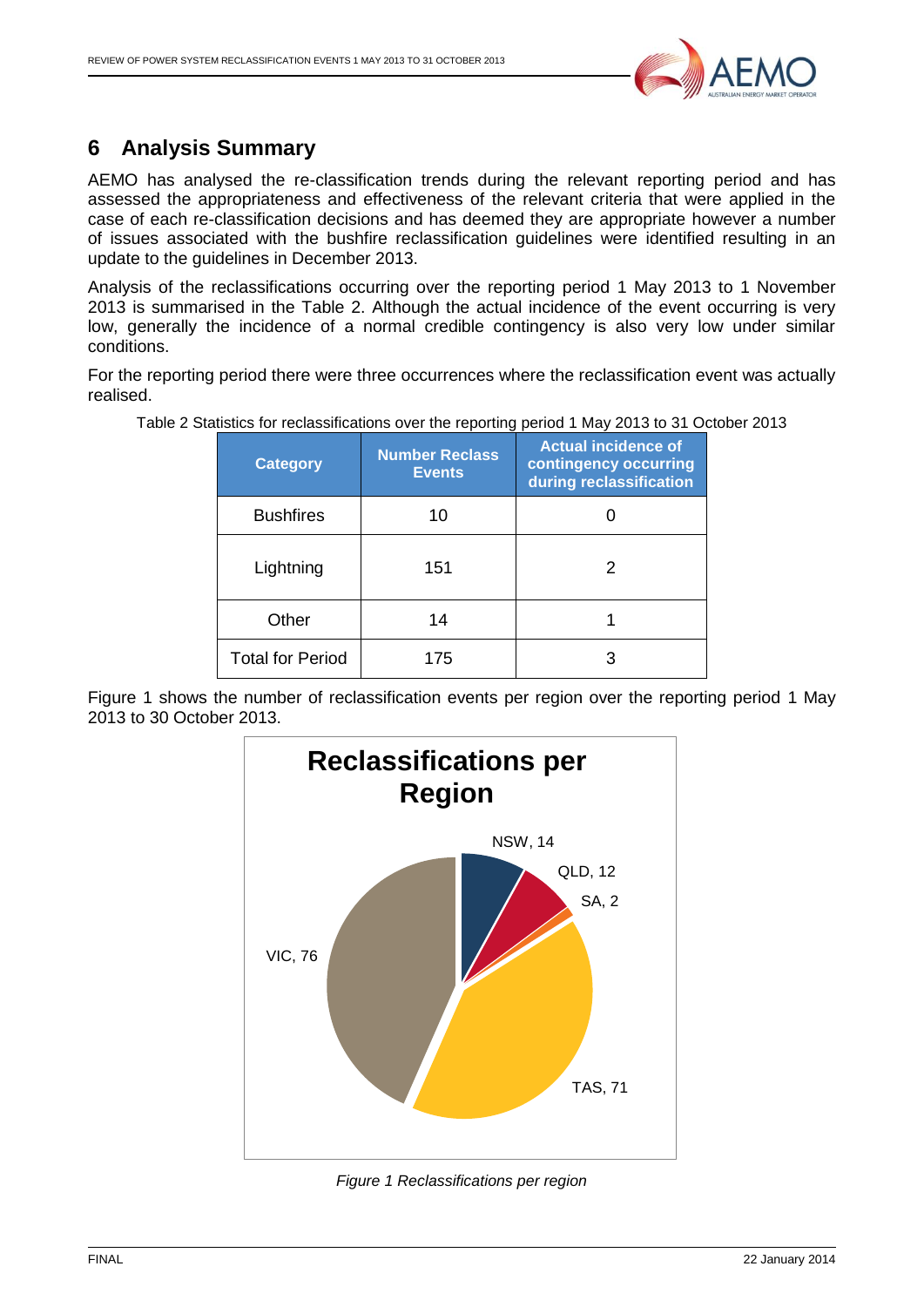

Table 3 shows the historical statistics for reclassification events.

#### Table 3 Historical statistics for reclassifications

|                         |                          |                     |                          |                      |                          | <b>Other</b>                        |                   |                     |                          |                              |                   |                                 |                   |                                   |                          |                     |                   |                     |
|-------------------------|--------------------------|---------------------|--------------------------|----------------------|--------------------------|-------------------------------------|-------------------|---------------------|--------------------------|------------------------------|-------------------|---------------------------------|-------------------|-----------------------------------|--------------------------|---------------------|-------------------|---------------------|
| <b>Reporting Period</b> |                          | <b>Bushfires</b>    |                          | <b>Lightning</b>     |                          | <b>Unknown</b><br><b>Protection</b> |                   | <b>Pollution</b>    |                          | Weather<br><b>conditions</b> |                   | <b>Station</b><br>configuration |                   | <b>Auxiliary supply</b><br>outage | <b>Totals for Period</b> |                     |                   |                     |
|                         | Reclass<br><b>Events</b> | Actual<br>Incidence | <b>Reclass</b><br>Events | Actual<br>Incidence  | <b>Reclass</b><br>Events | Actual<br>Incidence                 | Reclass<br>Events | Actual<br>Incidence | <b>Reclass</b><br>Events | Actual<br>Incidence          | Reclass<br>Events | Actual<br>Incidence             | Reclass<br>Events | Actual<br>Incidence               | Reclass<br>Events        | Actual<br>Incidence | Reclass<br>Events | Actual<br>Incidence |
| 23/10/08 to 23/04/09    | 6                        | 2                   | 96                       |                      | 0                        | $\mathbf 0$                         |                   | $\Omega$            | 0                        | 0                            | $\Omega$          | 0                               | $\Omega$          | $\Omega$                          | 0                        | $\Omega$            | 103               | $\mathbf{3}$        |
| 24/04/09 to 23/10/09    |                          | $\mathbf{0}$        | 83                       | 0                    | 0                        | $\mathbf 0$                         | 4                 | $\Omega$            | 2                        | 0                            | $\Omega$          | 0                               | $\Omega$          | 0                                 | 0                        | $\Omega$            | 90                | $\mathbf 0$         |
| 24/10/09 to 30/04/10    | 2                        | $\Omega$            | 256                      |                      | 0                        | 0                                   | $\overline{2}$    | $\Omega$            | $\Omega$                 | 0                            |                   | $\Omega$                        | $\Omega$          | $\Omega$                          | $\Omega$                 | 0                   | 261               |                     |
| 01/05/10 to 30/10/10    | $\Omega$                 | $\mathbf{0}$        | 46                       |                      | 0                        | $\mathbf 0$                         |                   |                     | 0                        | 0                            | $\Omega$          | 0                               |                   | 0                                 |                          | 0                   | 49                | $\overline{2}$      |
| 01/11/10 to 30/04/11    | $\Omega$                 | $\Omega$            | 278                      | 8                    |                          | $\mathbf 0$                         | 6                 | $\Omega$            | $\Omega$                 | 0                            | 3                 | $\Omega$                        | $\Omega$          | $\Omega$                          | $\Omega$                 | $\Omega$            | 288               | 8                   |
| 01/05/11 to 31/10/11    | $\overline{2}$           | $\mathbf 0$         | 81                       | 0                    |                          | $\mathbf 0$                         | $\overline{2}$    | $\Omega$            | $\Omega$                 | 0                            | $\Omega$          | $\Omega$                        | $\Omega$          | $\Omega$                          |                          | 0                   | 87                | $\Omega$            |
| 01/11/11 to 30/4/12     | $\Omega$                 | $\mathbf{0}$        | 299                      | $\mathbf{2}^{\circ}$ | $\overline{\phantom{a}}$ | 3                                   | $\mathbf 0$       | $\Omega$            | $\Omega$                 | 0                            | $\Omega$          | $\Omega$                        | 0                 | $\Omega$                          | $\Omega$                 | $\Omega$            | 306               | 5                   |
| 01/05/12 to 31/10/12    | 3                        | 0                   | 79                       | 0                    | 3                        | $\mathbf 0$                         |                   | 0                   | 0                        | 0                            | $\Omega$          | $\Omega$                        | 3                 | $\Omega$                          | 0                        | 0                   | 89                | $\mathbf 0$         |
| 01/11/12 to 30/04/13    | 13                       | $\Omega$            | 260                      | $\Omega$             | 6                        | $\mathbf 0$                         | 3                 | $\Omega$            | $\Omega$                 | 0                            |                   | $\Omega$                        | 0                 | $\Omega$                          |                          | $\Omega$            | 284               | $\Omega$            |
| 1/5/13 to 31/10/13      | 10 <sup>°</sup>          | $\overline{0}$      | 151                      | 2 <sup>1</sup>       |                          | $\mathbf{0}$                        | 5                 | $\mathbf{0}$        | $\Omega$                 | $\overline{0}$               | 4                 | $\mathbf{0}$                    | 3                 |                                   | $\overline{0}$           | $\Omega$            | 174               | $\mathbf{3}$        |
| <b>Totals</b>           | 37                       | $\overline{2}$      | 1629                     | 15                   | 19                       | 3                                   | 25                |                     | $\overline{2}$           | 0                            | 9                 | $\bf{0}$                        |                   |                                   | 3                        | $\bf{0}$            | 1557              | 19                  |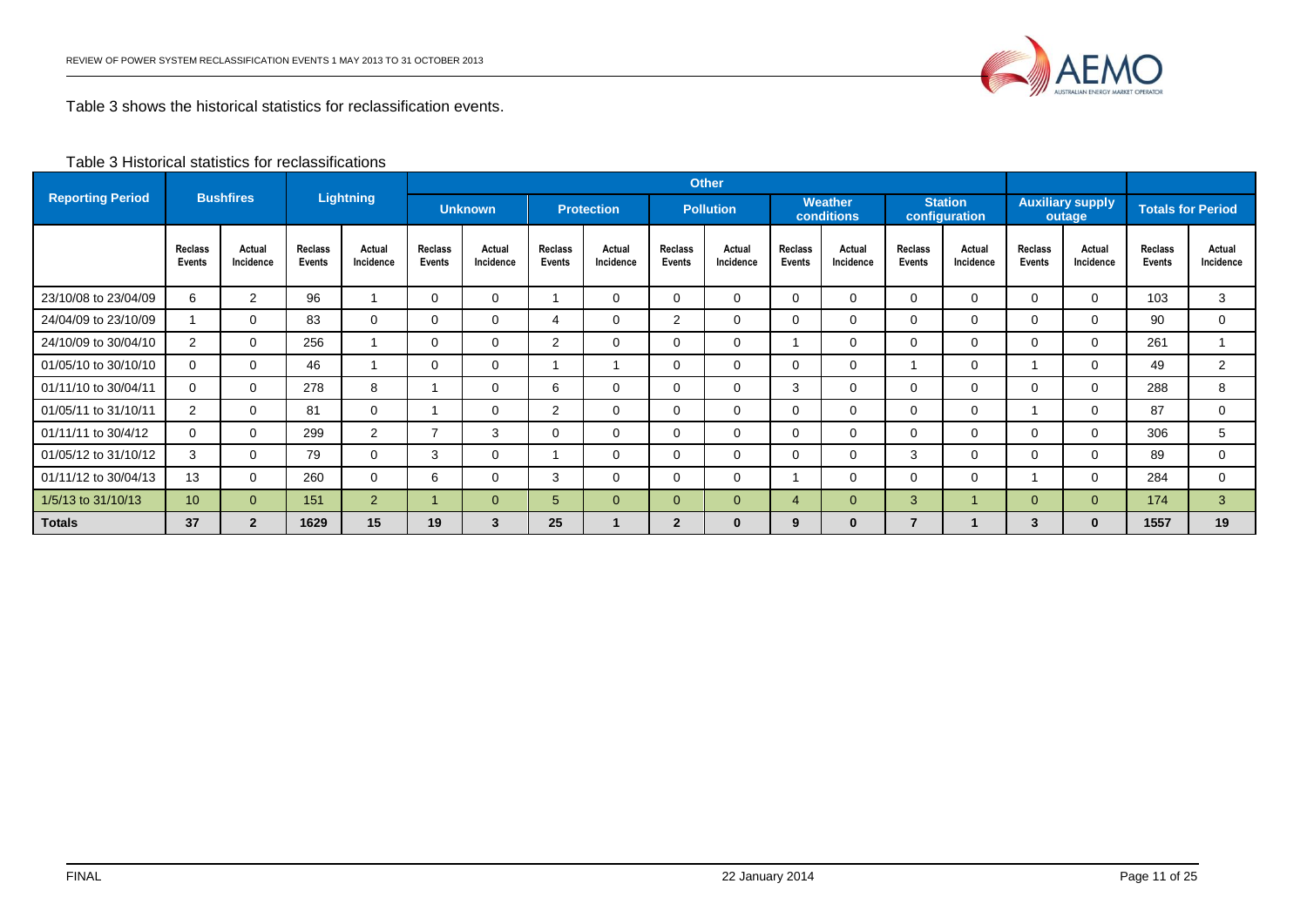

#### **Record of Reclassification Events**

Table 4 Reclassification events from 1 May 2013 to 31 October 2013

<span id="page-11-1"></span><span id="page-11-0"></span>

| <b>Start MN</b> | <b>Start</b>     | <b>Actual End Date</b> | <b>End MN</b> | <b>Reclassified Equipment</b>                                      | <b>Region</b> | <b>Reason</b> | <b>Source</b>                |
|-----------------|------------------|------------------------|---------------|--------------------------------------------------------------------|---------------|---------------|------------------------------|
| 42281           | 1/05/2013 16:05  | 1/05/2013 17:30        | 42284         | Hadspen - Palmerston No. 1 and No. 2 220kV lines                   | <b>TAS</b>    | Lightning     | <b>GPATS</b>                 |
|                 |                  |                        |               |                                                                    |               |               |                              |
| 42282           | 1/05/2013 16:05  | 1/05/2013 17:30        | 42285         | George Town - Hadspen No. 1 and No. 2 220kV lines                  | <b>TAS</b>    | Lightning     | <b>GPATS</b>                 |
|                 |                  |                        |               |                                                                    |               |               |                              |
| 42349           | 12/05/2013 21:45 | 12/05/2013 23:30       | 42350         | Glenrowan - Dederang No. 1 and No. 3 220kV lines                   | <b>VIC</b>    | Lightning     | <b>GPATS</b>                 |
|                 |                  |                        |               |                                                                    |               |               |                              |
| 42354           | 13/05/2013 15:25 | 13/05/2013 17:40       | 42355         | Rowville Yallourn No. 5 and No. 6 220kV lines                      | <b>VIC</b>    | Lightning     | <b>GPATS</b>                 |
|                 |                  |                        |               |                                                                    |               |               |                              |
| 42363           | 15/05/2013 3:45  | 15/05/2013 4:40        | 42364         | Burnie Sheffield No. 2 110kV line and Paloona Sheffield 110kV line | <b>TAS</b>    | Lightning     | <b>GPATS</b>                 |
| 42373           | 15/05/2013 16:35 | 15/05/2013 17:35       | 42375         | Rowville Yallourn No. 5 and No. 6 220kV lines                      | <b>VIC</b>    | Lightning     | <b>GPATS</b>                 |
|                 |                  |                        |               |                                                                    |               |               |                              |
| 42376           | 15/05/2013 19:00 | 15/05/2013 20:05       | 42377         | Eildon - Mt Beauty No. 1 and No. 2 220kV lines                     | <b>VIC</b>    | Lightning     | <b>GPATS</b>                 |
|                 |                  |                        |               |                                                                    |               |               |                              |
| 42383           | 16/05/2013 12:10 | 16/05/2013 13:00       | 42384         | Rowville Yallourn No. 5 and No. 6 220kV lines                      | <b>VIC</b>    | Lightning     | <b>GPATS</b>                 |
|                 |                  |                        |               |                                                                    |               |               |                              |
| 42394           | 16/05/2013 16:35 | 16/05/2013 18:10       | 42396         | Glenrowan - Dederang No. 1 and No. 3 220kV lines                   | <b>VIC</b>    | Lightning     | <b>GPATS</b>                 |
|                 |                  |                        |               |                                                                    |               |               |                              |
| 42494           | 30/05/2013 5:35  | 30/05/2013 7:25        | 42496         | Glenrowan - Dederang No. 1 and No. 3 220kV lines                   | <b>VIC</b>    | Lightning     | <b>GPATS</b>                 |
|                 |                  |                        |               |                                                                    |               |               |                              |
| 42495           | 30/05/2013 6:05  | 30/05/2013 7:25        | 42497         | Eildon - Mt Beauty No. 1 and No. 2 220kV lines                     | <b>VIC</b>    | Lightning     | <b>GPATS</b>                 |
| 42499           | 30/05/2013 9:40  | 30/05/2013 10:50       | 42501         | Glenrowan - Dederang No. 1 and No. 3 220kV lines                   | <b>VIC</b>    | Lightning     | <b>GPATS</b>                 |
|                 |                  |                        |               |                                                                    |               |               |                              |
| 42517           | 31/05/2013 22:00 | 1/06/2013 3:00         | 42519         | Rowville Yallourn No. 5 and No. 6 220kV lines                      | <b>VIC</b>    | Lightning     | <b>GPATS</b>                 |
| 42588           | 7/06/2013 11:00  | 7/06/2013 13:45        | 42590         | <b>Loss of multiple TIPS B units</b>                               | <b>SA</b>     | <b>Other</b>  | <b>Event had</b><br>occurred |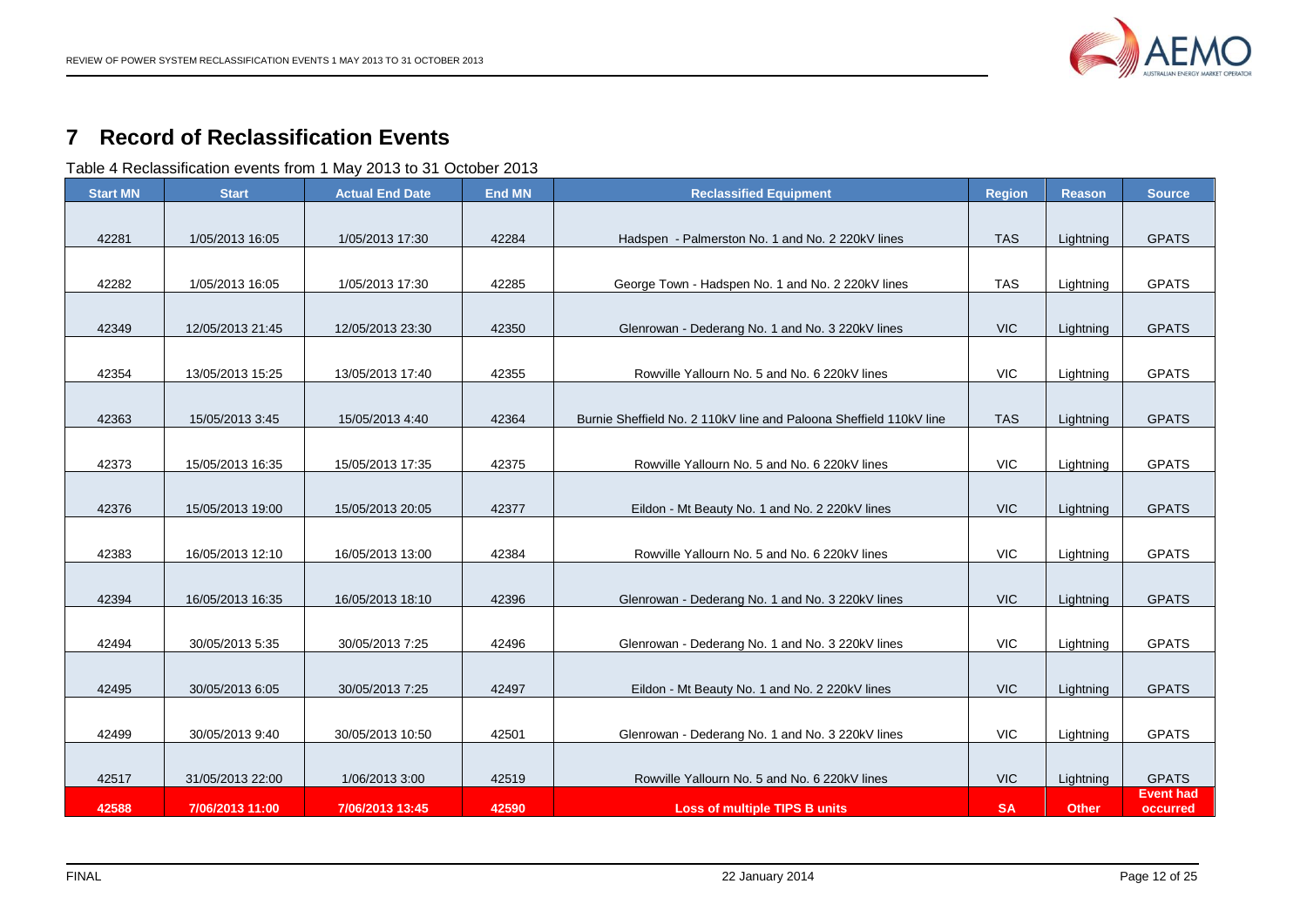

REVIEW OF POWER SYSTEM RECLASSIFICATION EVENTS 1 MAY 2013 TO 31 OCTOBER 2013

| <b>Start MN</b> | <b>Start</b>     | <b>Actual End Date</b> | <b>End MN</b> | <b>Reclassified Equipment</b>                               | <b>Region</b> | <b>Reason</b> | <b>Source</b>                |
|-----------------|------------------|------------------------|---------------|-------------------------------------------------------------|---------------|---------------|------------------------------|
| 42621           | 14/06/2013 5:10  | 6/12/2013 16:30        | 44142         | <b>Oaklands Hill Windfarm and Mortons Lane Windfarm</b>     | <b>VIC</b>    | <b>Other</b>  | <b>Event had</b><br>occurred |
|                 |                  |                        |               |                                                             |               |               |                              |
| 42801           | 4/07/2013 3:35   | 4/07/2013 4:25         | 42802         | Farrell Reece No. 1 and No. 2 220kV lines                   | <b>TAS</b>    | Lightning     | <b>GPATS</b>                 |
|                 |                  |                        |               |                                                             |               |               |                              |
|                 |                  |                        |               | MLTS-TRTS-HYTS-APD No.1 500 kV line, Macarthur Windfarm and |               |               | <b>Event had</b>             |
| 42812           | 4/07/2013 20:25  | 7/08/2013 10:00        | 43015         | <b>Portland windfarm</b>                                    | <b>VIC</b>    | <b>Other</b>  | occurred                     |
|                 |                  |                        |               |                                                             |               |               |                              |
| 42814           | 5/07/2013 13:10  | 5/07/2013 14:50        | 42817         | Farrell Reece No. 1 and No. 2 220kV lines                   | <b>TAS</b>    | Lightning     | <b>GPATS</b>                 |
| 42815           | 5/07/2013 13:15  | 5/07/2013 15:40        | 42818         | Farrell - Sheffield No. 1 and No. 2 220kV lines             | <b>VIC</b>    | Lightning     | <b>GPATS</b>                 |
|                 |                  |                        |               |                                                             |               |               |                              |
| 42820           | 5/07/2013 23:25  | 5/07/2013 23:55        | 42821         | Farrell Reece No. 1 and No. 2 220kV lines                   | <b>TAS</b>    | Lightning     | <b>GPATS</b>                 |
|                 |                  |                        |               |                                                             |               |               |                              |
| 42826           | 7/07/2013 22:20  | 7/07/2013 23:15        | 42827         | Glenrowan - Dederang No. 1 and No. 3 220kV lines            | <b>VIC</b>    | Lightning     | <b>GPATS</b>                 |
|                 |                  |                        |               |                                                             |               |               |                              |
| 42888           | 18/07/2013 16:10 | 18/07/2013 19:35       | 42894         | Rowville Yallourn No. 5 and No. 6 220kV lines               | <b>VIC</b>    | Lightning     | <b>GPATS</b>                 |
|                 |                  |                        |               |                                                             |               |               |                              |
| 42889           | 18/07/2013 16:10 | 18/07/2013 19:35       | 42893         | Hazelwood PS - Rowville No. 1 and 2 220kV lines             | <b>VIC</b>    | Lightning     | <b>GPATS</b>                 |
| 42891           | 18/07/2013 17:25 | 19/07/2013 0:45        | 42909         | Eildon - Mt Beauty No. 1 and No. 2 220kV lines              | <b>VIC</b>    | Lightning     | <b>GPATS</b>                 |
|                 |                  |                        |               |                                                             |               |               |                              |
| 42892           | 18/07/2013 19:10 | 19/07/2013 0:45        | 42910         | Glenrowan - Dederang No. 1 and No. 3 220kV lines            | <b>VIC</b>    | Lightning     | <b>GPATS</b>                 |
|                 |                  |                        |               |                                                             |               |               |                              |
| 42896           | 18/07/2013 21:30 | 18/07/2013 22:40       | 42903         | George Town - Sheffield No. 1 and No. 2 220kV lines         | <b>TAS</b>    | Lightning     | <b>GPATS</b>                 |
|                 |                  |                        |               |                                                             |               |               |                              |
| 42898           | 18/07/2013 21:40 | 18/07/2013 22:45       | 42902         | Farrell - Sheffield No. 1 and No. 2 220kV lines             | <b>TAS</b>    | Lightning     | <b>GPATS</b>                 |
| 42901           |                  |                        | 42908         |                                                             | <b>TAS</b>    |               |                              |
|                 | 18/07/2013 23:25 | 19/07/2013 0:40        |               | George Town - Sheffield No. 1 and No. 2 220kV lines         |               | Lightning     | <b>GPATS</b>                 |
| 42911           | 19/07/2013 2:30  | 19/07/2013 8:15        | 42912         | Eildon - Mt Beauty No. 1 and No. 2 220kV lines              | <b>VIC</b>    | Lightning     | <b>GPATS</b>                 |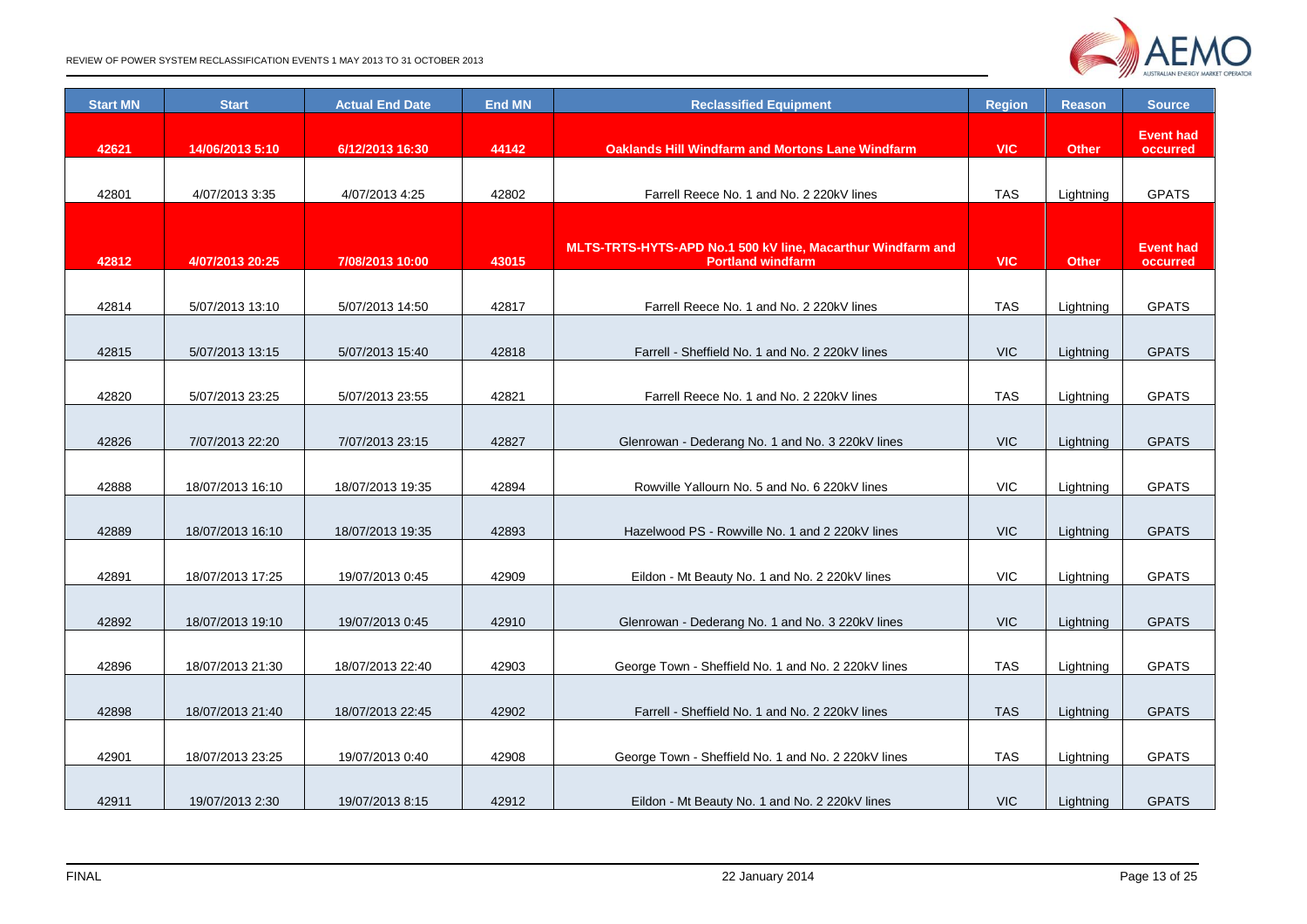

| <b>Start MN</b> | <b>Start</b>     | <b>Actual End Date</b> | <b>End MN</b> | <b>Reclassified Equipment</b>                    | <b>Region</b> | <b>Reason</b> | <b>Source</b> |
|-----------------|------------------|------------------------|---------------|--------------------------------------------------|---------------|---------------|---------------|
|                 |                  |                        |               |                                                  |               |               |               |
| 42964           | 28/07/2013 22:00 | 29/07/2013 0:30        | 42968         | Hazelwood PS - Rowville No. 1 and 2 220kV lines  | VIC           | Lightning     | <b>GPATS</b>  |
|                 |                  |                        |               |                                                  |               |               |               |
| 42965           | 28/07/2013 22:00 | 29/07/2013 0:30        | 42969         | Rowville Yallourn No. 5 and No. 6 220kV lines    | <b>VIC</b>    | Lightning     | <b>GPATS</b>  |
|                 |                  |                        |               |                                                  |               |               |               |
| 42966           | 28/07/2013 22:00 | 29/07/2013 0:30        | 42973         | Eildon - Mt Beauty No. 1 and No. 2 220kV lines   | VIC           | Lightning     | <b>GPATS</b>  |
|                 |                  |                        |               |                                                  |               |               |               |
| 42967           | 28/07/2013 22:15 | 29/07/2013 2:35        | 42971         | Glenrowan - Dederang No. 1 and No. 3 220kV lines | <b>VIC</b>    | Lightning     | <b>GPATS</b>  |
| 42975           |                  |                        | 42977         |                                                  | <b>VIC</b>    |               | <b>GPATS</b>  |
|                 | 29/07/2013 20:25 | 29/07/2013 21:40       |               | Glenrowan - Dederang No. 1 and No. 3 220kV lines |               | Lightning     |               |
| 42976           | 29/07/2013 21:00 | 29/07/2013 21:40       | 42978         | Eildon - Mt Beauty No. 1 and No. 2 220kV lines   | <b>VIC</b>    | Lightning     | <b>GPATS</b>  |
|                 |                  |                        |               |                                                  |               |               |               |
| 42992           | 3/08/2013 17:40  | 3/08/2013 18:30        | 42993         | Farrell Reece No. 1 and No. 2 220kV lines        | <b>TAS</b>    | Lightning     | <b>GPATS</b>  |
|                 |                  |                        |               |                                                  |               |               |               |
| 42999           | 5/08/2013 21:15  | 5/08/2013 22:30        | 43000         | Farrell Reece No. 1 and No. 2 220kV lines        | <b>TAS</b>    | Lightning     | <b>GPATS</b>  |
|                 |                  |                        |               |                                                  |               |               |               |
| 43001           | 6/08/2013 0:35   | 6/08/2013 4:35         | 43003         | Eildon - Mt Beauty No. 1 and No. 2 220kV lines   | <b>VIC</b>    | Lightning     | <b>GPATS</b>  |
|                 |                  |                        |               |                                                  |               |               |               |
| 43002           | 6/08/2013 0:35   | 6/08/2013 4:35         | 43004         | Glenrowan - Dederang No. 1 and No. 3 220kV lines | <b>VIC</b>    | Lightning     | <b>GPATS</b>  |
|                 |                  |                        |               |                                                  |               |               |               |
| 43028           | 9/08/2013 23:40  | 10/08/2013 0:35        | 43029         | Farrell Reece No. 1 and No. 2 220kV lines        | <b>TAS</b>    | Lightning     | <b>GPATS</b>  |
|                 |                  |                        |               |                                                  |               |               |               |
| 43030           | 10/08/2013 2:50  | 10/08/2013 3:20        | 43032         | Farrell Reece No. 1 and No. 2 220kV lines        | <b>TAS</b>    | Lightning     | <b>GPATS</b>  |
|                 |                  |                        |               |                                                  |               |               |               |
| 43031           | 10/08/2013 2:50  | 10/08/2013 3:20        | 43033         | Farrell - Sheffield No. 1 and No. 2 220kV lines  | <b>TAS</b>    | Lightning     | <b>GPATS</b>  |
|                 |                  |                        |               |                                                  |               |               |               |
| 43034           | 10/08/2013 4:05  | 10/08/2013 5:20        | 43036         | Farrell Reece No. 1 and No. 2 220kV lines        | <b>TAS</b>    | Lightning     | <b>GPATS</b>  |
| 43035           | 10/08/2013 4:05  | 10/08/2013 5:30        | 43037         | Farrell - Sheffield No. 1 and No. 2 220kV lines  | <b>TAS</b>    |               | <b>GPATS</b>  |
|                 |                  |                        |               |                                                  |               | Lightning     |               |
| 43043           | 11/08/2013 20:50 | 11/08/2013 22:10       | 43046         | Farrell Reece No. 1 and No. 2 220kV lines        | <b>TAS</b>    | Lightning     | <b>GPATS</b>  |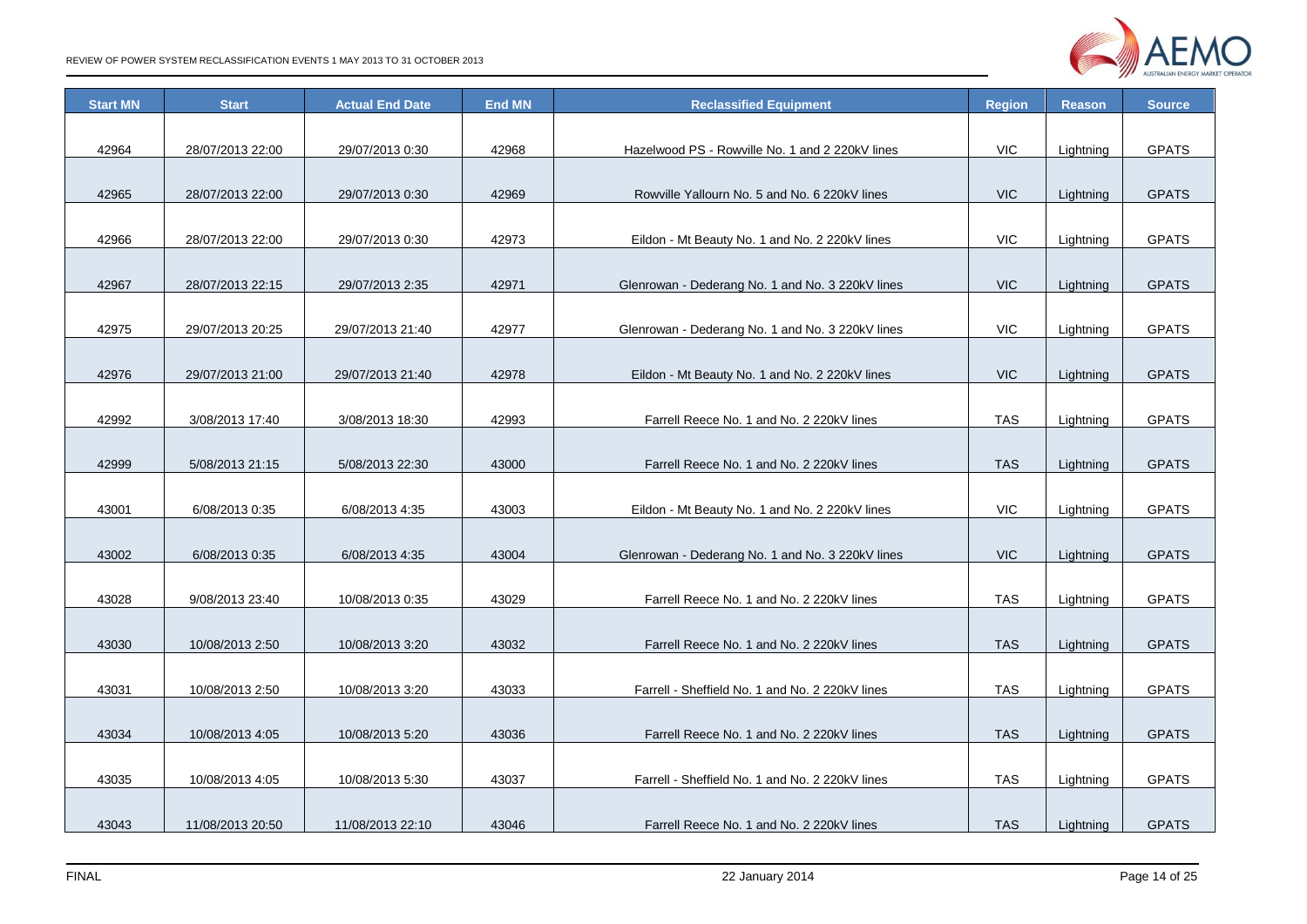

| <b>Start MN</b> | <b>Start</b>     | <b>Actual End Date</b> | <b>End MN</b> | <b>Reclassified Equipment</b>                       | <b>Region</b> | <b>Reason</b> | <b>Source</b>                |
|-----------------|------------------|------------------------|---------------|-----------------------------------------------------|---------------|---------------|------------------------------|
|                 |                  |                        |               |                                                     |               |               |                              |
| 43044           | 11/08/2013 21:00 | 11/08/2013 22:05       | 43045         | Farrell - Sheffield No. 1 and No. 2 220kV lines     | <b>TAS</b>    | Lightning     | <b>GPATS</b>                 |
|                 |                  |                        |               |                                                     |               |               |                              |
| 43047           | 12/08/2013 3:20  | 12/08/2013 5:05        | 43048         | Farrell Reece No. 1 and No. 2 220kV lines           | <b>TAS</b>    | Lightning     | <b>GPATS</b>                 |
| 43049           | 12/08/2013 6:00  | 12/08/2013 7:00        | 43053         | Hadspen - Palmerston No. 1 and No. 2 220kV lines    | <b>TAS</b>    | Lightning     | <b>GPATS</b>                 |
|                 |                  |                        |               |                                                     |               |               |                              |
| 43050           | 12/08/2013 6:05  | 12/08/2013 6:45        | 43052         | Liapootah - Palmerston No. 1 and No. 2 220kV lines  | <b>TAS</b>    | Lightning     | <b>GPATS</b>                 |
|                 |                  |                        |               |                                                     |               |               |                              |
| 43051           | 12/08/2013 6:20  | 12/08/2013 7:30        | 43054         | George Town - Hadspen No. 1 and No. 2 220kV lines   | <b>TAS</b>    | Lightning     | <b>GPATS</b>                 |
| 43055           | 12/08/2013 10:15 | 12/08/2013 12:00       | 43060         | Hazelwood PS - Rowville No. 1 and 2 220kV lines     | <b>VIC</b>    | Lightning     | <b>GPATS</b>                 |
|                 |                  |                        |               |                                                     |               |               |                              |
| 43056           | 12/08/2013 10:15 | 12/08/2013 12:00       | 43061         | Rowville Yallourn No. 5 and No. 6 220kV lines       | <b>VIC</b>    | Lightning     | <b>GPATS</b>                 |
|                 |                  |                        |               |                                                     |               |               |                              |
| 43059           | 12/08/2013 11:50 | 12/08/2013 13:15       | 43063         | Eildon - Mt Beauty No. 1 and No. 2 220kV lines      | <b>VIC</b>    | Lightning     | <b>GPATS</b>                 |
|                 |                  |                        |               |                                                     |               |               |                              |
| 43068           | 13/08/2013 20:35 | 13/08/2013 21:50       | 43071         | Farrell Reece No. 1 and No. 2 220kV lines           | <b>TAS</b>    | Lightning     | <b>GPATS</b>                 |
|                 |                  |                        |               |                                                     |               |               |                              |
| 43069           | 13/08/2013 20:35 | 13/08/2013 21:50       | 43072         | Farrell - Sheffield No. 1 and No. 2 220kV lines     | <b>TAS</b>    | Lightning     | <b>GPATS</b>                 |
|                 |                  |                        |               |                                                     |               |               |                              |
| 43070           | 13/08/2013 20:35 | 13/08/2013 21:50       | 43073         | George Town - Sheffield No. 1 and No. 2 220kV lines | <b>TAS</b>    | Lightning     | <b>GPATS</b>                 |
|                 |                  |                        |               |                                                     |               |               |                              |
| 43075           | 13/08/2013 23:00 | 14/08/2013 0:35        | 43081         | George Town - Sheffield No. 1 and No. 2 220kV lines | <b>TAS</b>    | Lightning     | <b>GPATS</b>                 |
|                 |                  |                        |               |                                                     |               |               |                              |
| 43076           | 13/08/2013 23:00 | 14/08/2013 1:20        | 43082         | George Town - Hadspen No. 1 and No. 2 220kV lines   | TAS           | Lightning     | <b>GPATS</b>                 |
| 43080           | 13/08/2013 23:25 | 14/08/2013 1:20        | 43083         | Hadspen - Palmerston No. 1 and No. 2 220kV lines    | <b>TAS</b>    | Lightning     | <b>GPATS</b>                 |
|                 |                  |                        |               |                                                     |               |               |                              |
| 43084           | 14/08/2013 4:20  | 14/08/2013 4:55        | 43086         | Farrell Reece No. 1 and No. 2 220kV lines           | TAS           | Lightning     | <b>GPATS</b>                 |
| 43094           | 15/08/2013 17:30 | 22/08/2013 16:55       | 43169         | <b>Basslink + Pacific Aluminium Potline 4</b>       | <b>TAS</b>    | <b>Other</b>  | <b>Event had</b><br>occurred |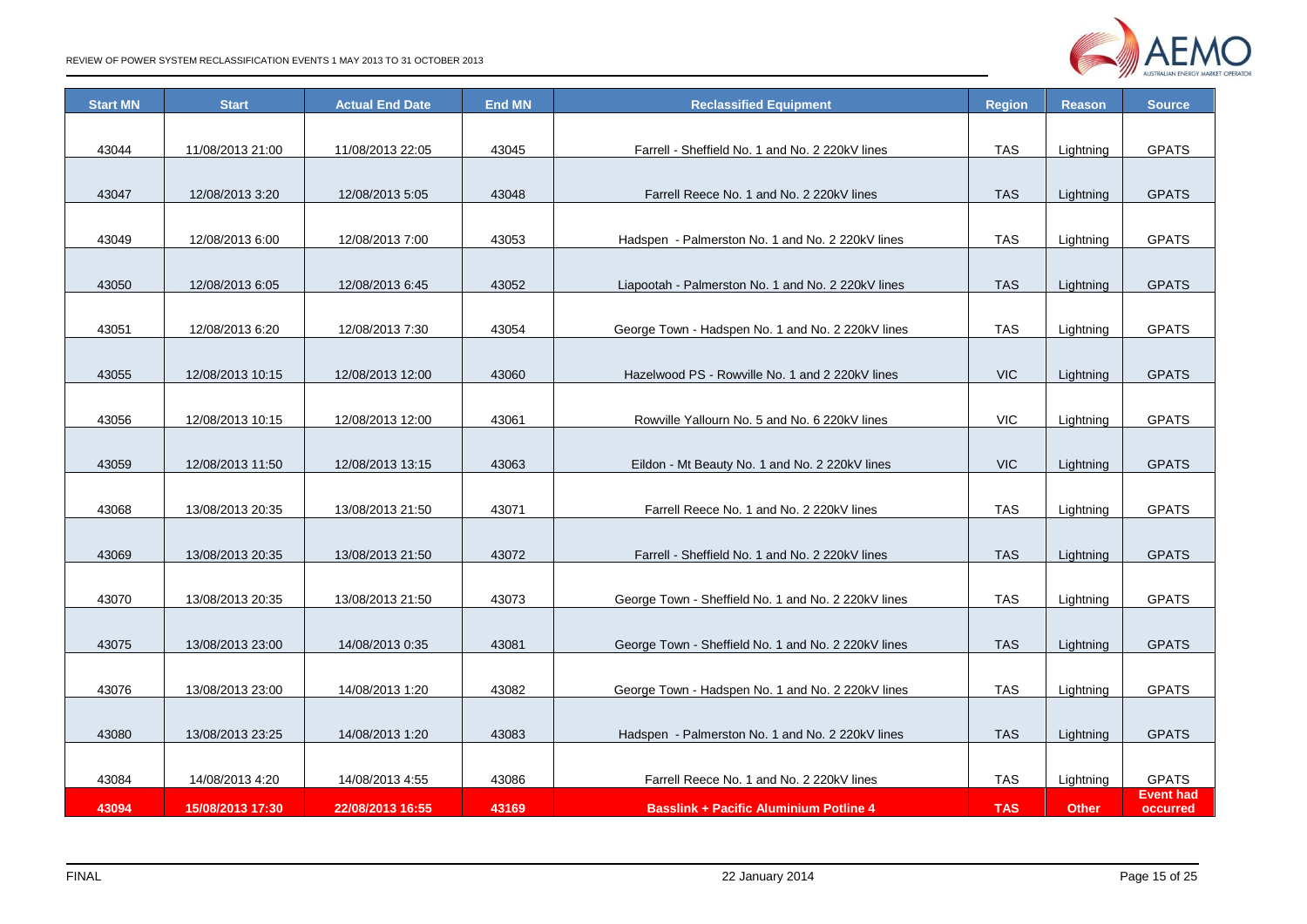

| <b>Start MN</b> | <b>Start</b>     | <b>Actual End Date</b> | <b>End MN</b> | <b>Reclassified Equipment</b>                       | <b>Region</b> | <b>Reason</b> | <b>Source</b>    |
|-----------------|------------------|------------------------|---------------|-----------------------------------------------------|---------------|---------------|------------------|
|                 |                  |                        |               |                                                     |               |               |                  |
| 43105           | 17/08/2013 13:00 | 17/08/2013 13:55       | 43106         | Farrell Reece No. 1 and No. 2 220kV lines           | <b>TAS</b>    | Lightning     | <b>GPATS</b>     |
| 43107           | 18/08/2013 5:35  | 18/08/2013 8:00        | 43109         | Farrell Reece No. 1 and No. 2 220kV lines           | <b>TAS</b>    | Lightning     | <b>GPATS</b>     |
|                 |                  |                        |               |                                                     |               |               |                  |
| 43110           | 18/08/2013 11:50 | 18/08/2013 12:20       | 43118         | George Town - Hadspen No. 1 and No. 2 220kV lines   | <b>TAS</b>    | Lightning     | <b>GPATS</b>     |
|                 |                  |                        |               |                                                     |               |               |                  |
| 43112           | 18/08/2013 11:50 | 18/08/2013 12:20       | 43119         | George Town - Sheffield No. 1 and No. 2 220kV lines | <b>TAS</b>    | Lightning     | <b>GPATS</b>     |
|                 |                  |                        |               |                                                     |               |               |                  |
| 43122           | 18/08/2013 15:40 | 18/08/2013 19:30       | 43124         | Farrell Reece No. 1 and No. 2 220kV lines           | <b>TAS</b>    | Lightning     | <b>GPATS</b>     |
|                 |                  |                        |               |                                                     |               |               |                  |
| 43125           | 18/08/2013 20:40 | 18/08/2013 21:30       | 43127         | George Town - Hadspen No. 1 and No. 2 220kV lines   | <b>TAS</b>    | Lightning     | <b>GPATS</b>     |
|                 |                  |                        |               |                                                     |               |               |                  |
| 43126           | 18/08/2013 20:40 | 18/08/2013 21:30       | 43128         | Hadspen - Palmerston No. 1 and No. 2 220kV lines    | <b>TAS</b>    | Lightning     | <b>GPATS</b>     |
|                 |                  |                        |               |                                                     |               |               |                  |
| 43129           | 18/08/2013 21:45 | 19/08/2013 0:45        | 43131         | Farrell Reece No. 1 and No. 2 220kV lines           | <b>TAS</b>    | Lightning     | <b>GPATS</b>     |
|                 |                  |                        |               |                                                     |               |               |                  |
| 43130           | 18/08/2013 23:00 | 19/08/2013 0:45        | 43132         | Farrell - Sheffield No. 1 and No. 2 220kV lines     | <b>TAS</b>    | Lightning     | <b>GPATS</b>     |
|                 |                  |                        |               |                                                     |               |               |                  |
| 43133           | 19/08/2013 2:30  | 19/08/2013 3:20        | 43136         | George Town - Hadspen No. 1 and No. 2 220kV lines   | <b>TAS</b>    | Lightning     | <b>GPATS</b>     |
|                 |                  |                        |               |                                                     |               |               |                  |
| 43207           | 29/08/2013 19:25 | 29/08/2013 22:45       | 43209         | Eildon - Mt Beauty No. 1 and No. 2 220kV lines      | <b>VIC</b>    | Lightning     | <b>GPATS</b>     |
|                 |                  |                        |               |                                                     |               |               |                  |
| 43208           | 29/08/2013 20:20 | 29/08/2013 22:45       | 43210         | Glenrowan - Dederang No. 1 and No. 3 220kV lines    | <b>VIC</b>    | Lightning     | <b>GPATS</b>     |
|                 |                  |                        |               |                                                     |               |               | <b>Event had</b> |
| 43257           | 9/09/2013 14:30  | 15/09/2013 15:55       | 43316         | MLTS-TRTS-HYTS-APD No.1 500 kV line, Macarthur WF   | <b>VIC</b>    | Other         | occurred         |
|                 |                  |                        |               |                                                     |               |               |                  |
| 43260           | 9/09/2013 19:00  | 9/09/2013 21:00        | 43263         | Rowville Yallourn No. 5 and No. 6 220kV lines       | <b>VIC</b>    | Lightning     | <b>GPATS</b>     |
|                 |                  |                        |               |                                                     |               |               |                  |
| 43261           | 9/09/2013 19:00  | 9/09/2013 21:00        | 43264         | Hazelwood PS - Rowville No. 1 and 2 220kV lines     | <b>VIC</b>    | Lightning     | <b>GPATS</b>     |
|                 |                  |                        |               |                                                     |               |               |                  |
| 43262           | 9/09/2013 20:10  | 9/09/2013 21:10        | 43265         | Farrell - Sheffield No. 1 and No. 2 220kV lines     | <b>VIC</b>    | Lightning     | <b>GPATS</b>     |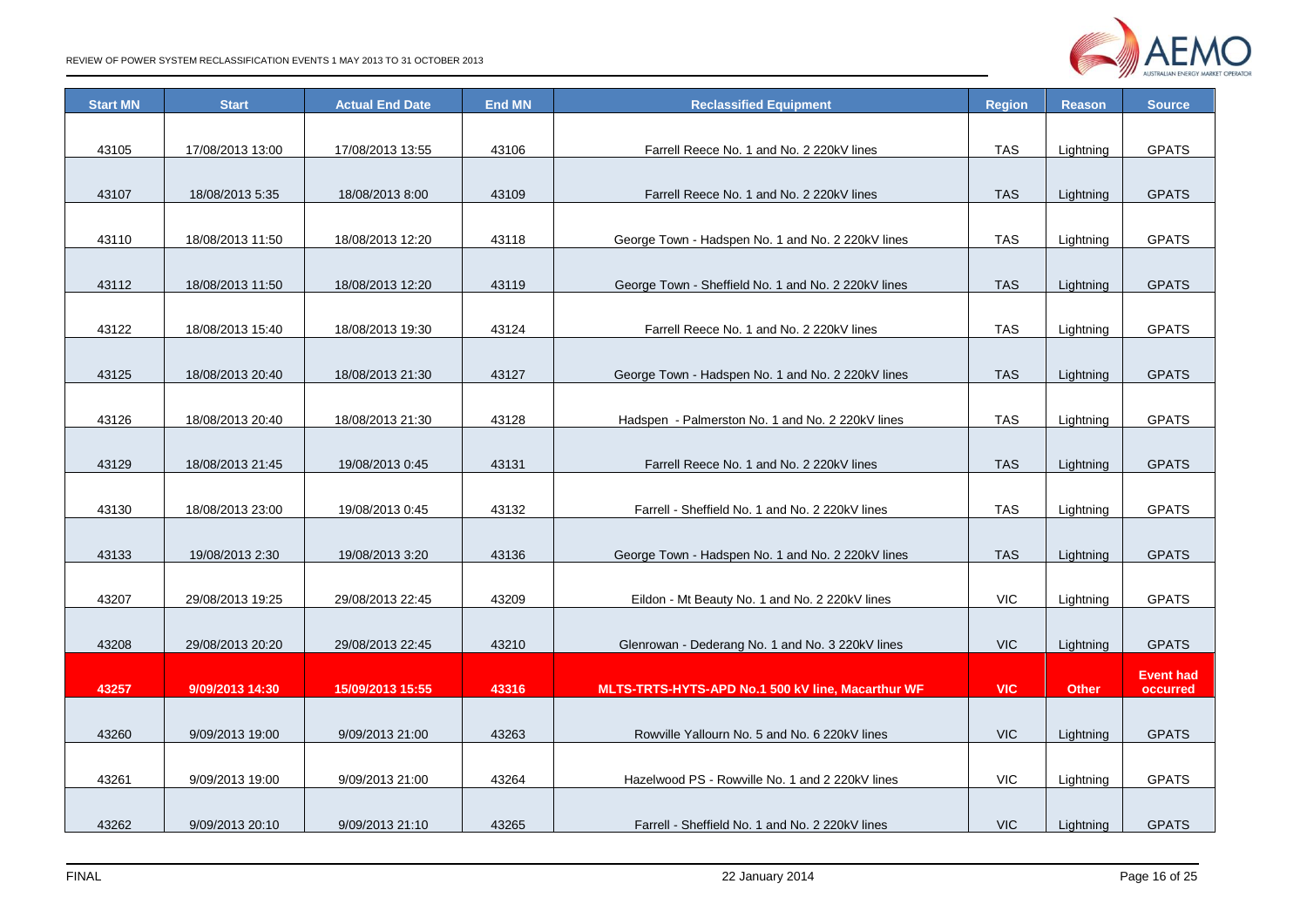

| <b>Start MN</b> | <b>Start</b>     | <b>Actual End Date</b> | <b>End MN</b> | <b>Reclassified Equipment</b>                                     |            | <b>Reason</b>    | <b>Source</b> |
|-----------------|------------------|------------------------|---------------|-------------------------------------------------------------------|------------|------------------|---------------|
|                 |                  |                        |               |                                                                   |            |                  |               |
|                 |                  |                        |               | Bayswater - Regentville 330 kV No. 31 line and Bayswater - Sydney |            |                  |               |
| 43278           | 10/09/2013 15:25 | 11/09/2013 3:25        | 43281         | West No. 32 330 kV line                                           | <b>NSW</b> | <b>Bushfires</b> | <b>INJI</b>   |
|                 |                  |                        |               |                                                                   |            |                  |               |
| 43279           | 10/09/2013 16:45 | 10/09/2013 18:10       | 43280         | Eraring - Kemps Creek 5A1 and 5A2 500 kV lines                    | <b>NSW</b> | <b>Bushfires</b> | <b>INJI</b>   |
| 43321           | 16/09/2013 6:15  | 16/09/2013 8:00        | 43322         | Eildon - Mt Beauty No. 1 and No. 2 220kV lines                    | <b>VIC</b> | Lightning        | <b>GPATS</b>  |
|                 |                  |                        |               |                                                                   |            |                  |               |
| 43320           | 16/09/2013 7:10  | 16/09/2013 8:30        | 43323         | Glenrowan - Dederang No. 1 and No. 3 220kV lines                  | <b>VIC</b> | Lightning        | <b>GPATS</b>  |
|                 |                  |                        |               |                                                                   |            |                  |               |
| 43341           | 18/09/2013 14:35 | 18/09/2013 17:35       | 43343         | Glenrowan - Dederang No. 1 and No. 3 220kV lines                  | <b>VIC</b> | Lightning        | <b>GPATS</b>  |
|                 |                  |                        |               |                                                                   |            |                  |               |
| 43342           | 18/09/2013 14:40 | 18/09/2013 17:45       | 43344         | Eildon - Mt Beauty No. 1 and No. 2 220kV lines                    | <b>VIC</b> | Lightning        | <b>GPATS</b>  |
|                 |                  |                        |               |                                                                   |            |                  |               |
| 43552           | 22/09/2013 15:30 | 22/09/2013 17:35       | 43353         | Collinsville - Mackay Tee Proserpine 7125 and 7126 132 kV lines   | QLD        | Lightning        | <b>GPATS</b>  |
|                 |                  |                        |               |                                                                   |            |                  |               |
| 43360           | 25/09/2013 2:55  | 25/09/2013 3:45        | 43362         | George Town - Hadspen No. 1 and No. 2 220kV lines                 | <b>TAS</b> | Lightning        | <b>GPATS</b>  |
| 43361           | 25/09/2013 2:55  | 25/09/2013 3:45        | 43363         | George Town - Sheffield No. 1 and No. 2 220kV lines               | <b>TAS</b> | Lightning        | <b>GPATS</b>  |
|                 |                  |                        |               |                                                                   |            |                  |               |
| 43364           | 25/09/2013 8:55  | 25/09/2013 9:45        | 43366         | Farrell - Sheffield No. 1 and No. 2 220kV lines                   | <b>TAS</b> | Lightning        | <b>GPATS</b>  |
|                 |                  |                        |               |                                                                   |            |                  |               |
| 43365           | 25/09/2013 8:55  | 25/09/2013 9:45        | 43367         | Farrell Reece No. 1 and No. 2 220kV lines                         | <b>TAS</b> | Lightning        | <b>GPATS</b>  |
|                 |                  |                        |               |                                                                   |            |                  |               |
| 43376           | 25/09/2013 21:55 | 25/09/2013 23:55       | 43377         | Eildon - Mt Beauty No. 1 and No. 2 220kV lines                    | <b>VIC</b> | Lightning        | <b>GPATS</b>  |
|                 |                  |                        |               |                                                                   |            |                  |               |
| 43378           | 26/09/2013 1:00  | 26/09/2013 3:30        | 43381         | Hazelwood PS - Rowville No. 1 and 2 220kV lines<br>VIC            |            | Lightning        | <b>GPATS</b>  |
|                 |                  |                        |               |                                                                   |            |                  |               |
| 43379           | 26/09/2013 1:00  | 26/09/2013 3:30        | 43382         | Rowville Yallourn No. 5 and No. 6 220kV lines                     | <b>VIC</b> | Lightning        | <b>GPATS</b>  |
|                 |                  |                        |               |                                                                   |            |                  |               |
| 43380           | 26/09/2013 1:10  | 26/09/2013 3:30        | 43383         | Eildon - Mt Beauty No. 1 and No. 2 220kV lines                    | VIC.       | Lightning        | <b>GPATS</b>  |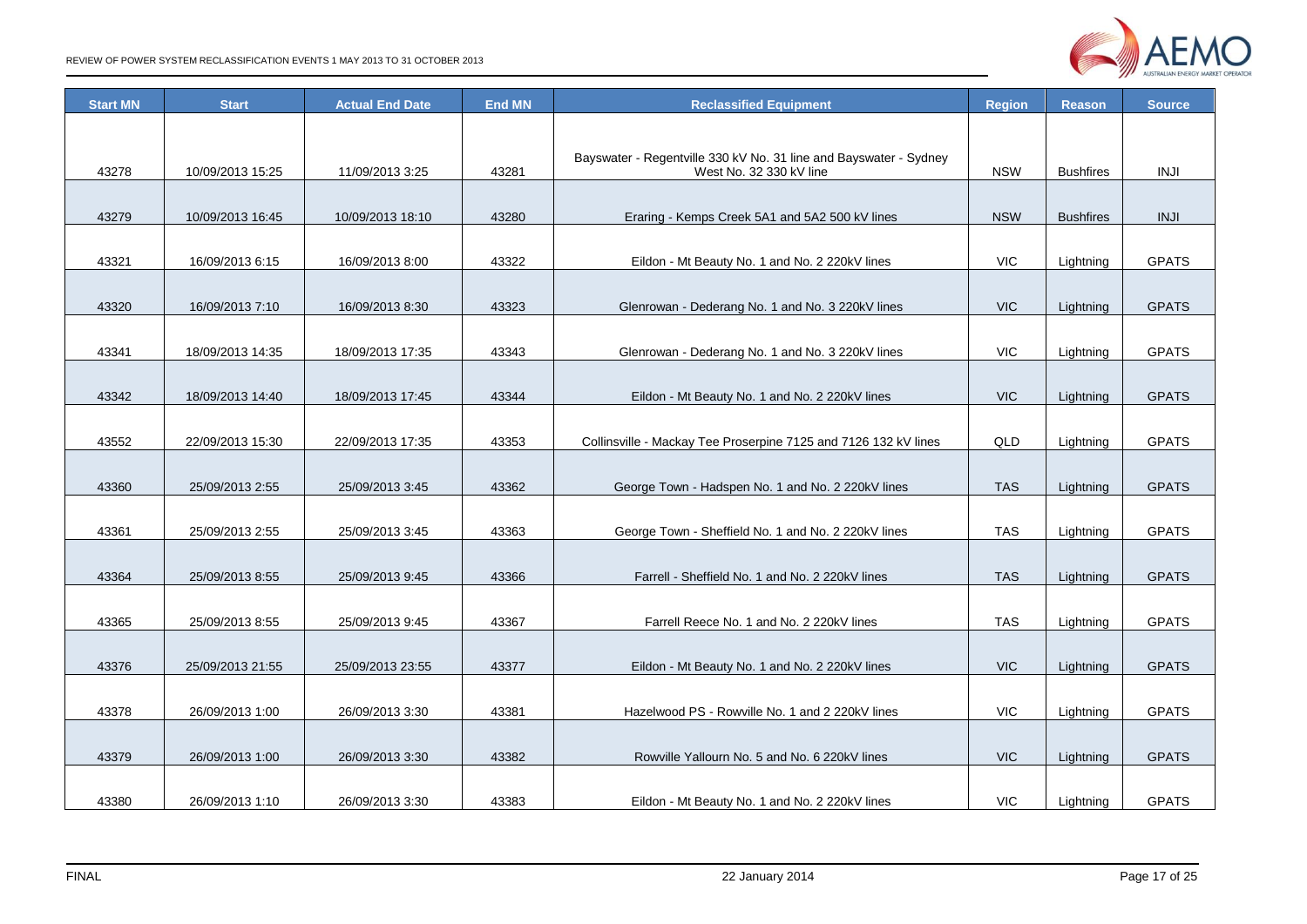

| <b>Start MN</b> | <b>Start</b>     | <b>Actual End Date</b> | <b>End MN</b> | <b>Reclassified Equipment</b>                    | <b>Region</b> | <b>Reason</b> | <b>Source</b> |
|-----------------|------------------|------------------------|---------------|--------------------------------------------------|---------------|---------------|---------------|
|                 |                  |                        |               |                                                  |               |               |               |
| 43384           | 26/09/2013 5:45  | 26/09/2013 7:40        | 43386         | Glenrowan - Dederang No. 1 and No. 3 220kV lines | <b>VIC</b>    | Lightning     | <b>GPATS</b>  |
|                 |                  |                        |               |                                                  |               |               |               |
| 43385           | 26/09/2013 6:20  | 26/09/2013 7:50        | 43387         | Eildon - Mt Beauty No. 1 and No. 2 220kV lines   | <b>VIC</b>    | Lightning     | <b>GPATS</b>  |
|                 |                  |                        |               |                                                  |               |               |               |
| 43388           | 26/09/2013 11:15 | 26/09/2013 11:50       | 43393         | Hazelwood PS - Rowville No. 1 and 2 220kV lines  | <b>VIC</b>    | Lightning     | <b>GPATS</b>  |
| 43389           |                  |                        | 43394         | Rowville Yallourn No. 5 and No. 6 220kV lines    | <b>VIC</b>    |               | <b>GPATS</b>  |
|                 | 26/09/2013 11:15 | 26/09/2013 11:50       |               |                                                  |               | Lightning     |               |
| 43392           | 26/09/2013 11:15 | 26/09/2013 12:10       | 43396         | Glenrowan - Dederang No. 1 and No. 3 220kV lines | <b>VIC</b>    | Lightning     | <b>GPATS</b>  |
|                 |                  |                        |               |                                                  |               |               |               |
| 43391           | 26/09/2013 11:35 | 26/09/2013 12:10       | 43395         | Eildon - Mt Beauty No. 1 and No. 2 220kV lines   | <b>VIC</b>    | Lightning     | <b>GPATS</b>  |
|                 |                  |                        |               |                                                  |               |               |               |
| 43397           | 26/09/2013 12:20 | 26/09/2013 14:05       | 43406         | Glenrowan - Dederang No. 1 and No. 3 220kV lines |               | Lightning     | <b>GPATS</b>  |
|                 |                  |                        |               |                                                  |               |               |               |
| 43398           | 26/09/2013 12:20 | 26/09/2013 14:05       | 43405         | Eildon - Mt Beauty No. 1 and No. 2 220kV lines   | <b>VIC</b>    | Lightning     | <b>GPATS</b>  |
|                 |                  |                        |               |                                                  |               |               |               |
| 43399           | 26/09/2013 12:20 | 26/09/2013 13:05       | 43401         | Rowville Yallourn No. 5 and No. 6 220kV lines    | <b>VIC</b>    | Lightning     | <b>GPATS</b>  |
|                 |                  |                        |               |                                                  |               |               |               |
| 43400           | 26/09/2013 12:20 | 26/09/2013 13:05       | 43402         | Hazelwood PS - Rowville No. 1 and 2 220kV lines  | <b>VIC</b>    | Lightning     | <b>GPATS</b>  |
|                 |                  |                        |               |                                                  |               |               |               |
| 43403           | 26/09/2013 13:10 | 26/09/2013 15:10       | 43408         | Hazelwood PS - Rowville No. 1 and 2 220kV lines  | <b>VIC</b>    | Lightning     | <b>GPATS</b>  |
| 43404           |                  |                        |               |                                                  | <b>VIC</b>    |               | <b>GPATS</b>  |
|                 | 26/09/2013 13:10 | 26/09/2013 15:10       | 43407         | Rowville Yallourn No. 5 and No. 6 220kV lines    |               | Lightning     |               |
| 43428           | 27/09/2013 18:15 | 27/09/2013 19:00       | 43415         | Farrell Reece No. 1 and No. 2 220kV lines        | <b>TAS</b>    | Lightning     | <b>GPATS</b>  |
|                 |                  |                        |               |                                                  |               |               |               |
| 43416           | 27/09/2013 19:20 | 27/09/2013 20:20       | 43418         | Farrell Reece No. 1 and No. 2 220kV lines        | <b>TAS</b>    | Lightning     | <b>GPATS</b>  |
|                 |                  |                        |               |                                                  |               |               |               |
| 43417           | 27/09/2013 19:20 | 27/09/2013 20:20       | 43420         | Farrell - Sheffield No. 1 and No. 2 220kV lines  | <b>TAS</b>    | Lightning     | <b>GPATS</b>  |
|                 |                  |                        |               |                                                  |               |               |               |
| 43421           | 27/09/2013 20:45 | 27/09/2013 22:00       | 43431         | Farrell - Sheffield No. 1 and No. 2 220kV lines  | TAS           | Lightning     | <b>GPATS</b>  |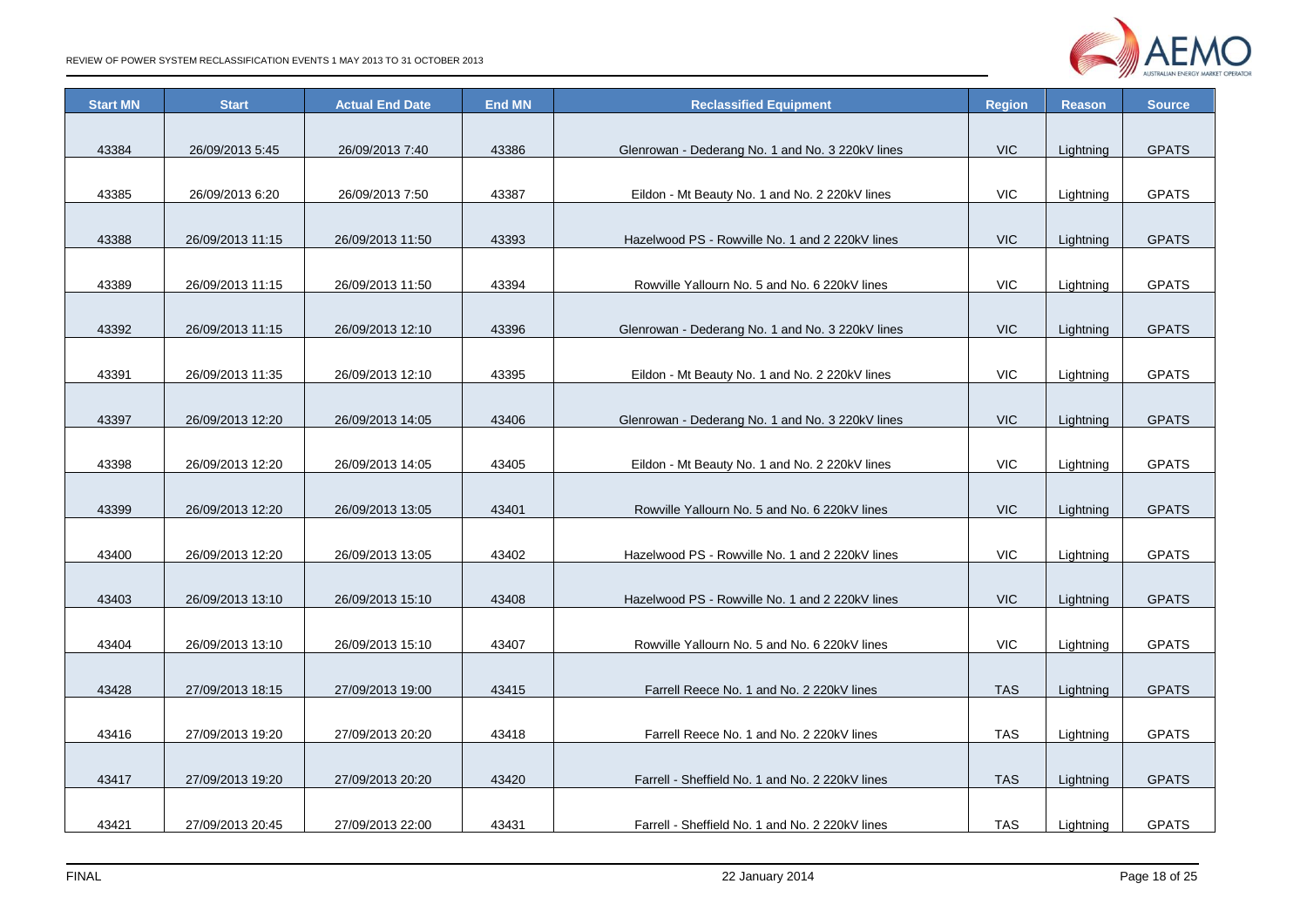

| <b>Start MN</b> | <b>Start</b>     | <b>Actual End Date</b> | <b>End MN</b> | <b>Reclassified Equipment</b>                                                                                | <b>Region</b> | <b>Reason</b> | <b>Source</b>                |
|-----------------|------------------|------------------------|---------------|--------------------------------------------------------------------------------------------------------------|---------------|---------------|------------------------------|
|                 |                  |                        |               |                                                                                                              |               |               |                              |
| 43423           | 27/09/2013 20:45 | 27/09/2013 22:00       | 43432         | George Town - Sheffield No. 1 and No. 2 220kV lines                                                          | <b>TAS</b>    | Lightning     | <b>GPATS</b>                 |
| 43426           | 27/09/2013 20:45 | 27/09/2013 22:00       | 43430         | Burnie Sheffield No. 2 110kV line and Paloona Sheffield 110kV line                                           | <b>TAS</b>    | Lightning     | <b>GPATS</b>                 |
|                 |                  |                        |               |                                                                                                              |               |               |                              |
| 43427           | 27/09/2013 21:15 | 27/09/2013 22:00       | 43433         | George Town - Hadspen No. 1 and No. 2 220kV lines                                                            | <b>TAS</b>    | Lightning     | <b>GPATS</b>                 |
|                 |                  |                        |               |                                                                                                              |               |               |                              |
| 43435           | 28/09/2013 7:35  | 28/09/2013 9:05        | 43441         | George Town - Sheffield No. 1 and No. 2 220kV lines                                                          | <b>TAS</b>    | Lightning     | <b>GPATS</b>                 |
|                 |                  |                        |               |                                                                                                              |               |               |                              |
| 43436           | 28/09/2013 7:45  | 28/09/2013 9:05        | 43442         | George Town - Hadspen No. 1 and No. 2 220kV lines                                                            | <b>TAS</b>    | Lightning     | <b>GPATS</b>                 |
|                 |                  |                        |               |                                                                                                              |               |               |                              |
| 43439           | 28/09/2013 7:45  | 28/09/2013 9:05        | 43443         | Hadspen - Palmerston No. 1 and No. 2 220kV lines                                                             | <b>TAS</b>    | Lightning     | <b>GPATS</b>                 |
|                 |                  |                        |               |                                                                                                              |               |               |                              |
| 43448           | 29/09/2013 16:20 | 29/09/2013 20:30       | 43452         | Collinsville - Mackay tee Proserpine 7125 and 7126 132kV Lines                                               | QLD           | Lightning     | <b>GPATS</b>                 |
|                 |                  |                        |               |                                                                                                              |               |               |                              |
| 43451           | 29/09/2013 16:20 | 29/09/2013 20:30       | 43453         | Moranbah Goonyella 7369 and 7370 132kV lines                                                                 | QLD           | Lightning     | <b>GPATS</b>                 |
|                 |                  |                        |               |                                                                                                              |               |               |                              |
|                 |                  |                        |               | Kemmis Moranbah tee Burton Downs 7117 132kV line and Nebo                                                    |               |               |                              |
| 43450           | 29/09/2013 19:10 | 29/09/2013 20:30       | 43454         | Moranbah tee Coppabella 7118 132kV line                                                                      | QLD           | Lightning     | <b>GPATS</b>                 |
|                 |                  |                        |               |                                                                                                              |               |               | <b>Event had</b>             |
| 43468           | 30/09/2013 17:30 | 29/11/2013 16:35       | 44051         | North West Bend - Monash- Berri 132 kV line and Murraylink                                                   | <b>SA</b>     | <b>Other</b>  | occurred                     |
|                 |                  |                        |               |                                                                                                              |               |               |                              |
| 43470           | 30/09/2013 21:30 | 1/10/2013 4:50         | 43479         | George Town - Sheffield No. 1 and No. 2 220kV lines                                                          | <b>TAS</b>    | Lightning     | <b>GPATS</b>                 |
|                 |                  |                        |               |                                                                                                              |               |               |                              |
| 43474           | 30/09/2013 21:35 | 1/10/2013 5:15         | 43482         | Farrell - Sheffield No. 1 and No. 2 220kV lines                                                              | <b>TAS</b>    | Lightning     | <b>GPATS</b>                 |
|                 |                  |                        |               |                                                                                                              |               |               |                              |
| 43473           | 30/09/2013 22:45 | 1/10/2013 4:50         | 43480         | George Town - Hadspen No. 1 and No. 2 220kV lines                                                            |               | Lightning     | <b>GPATS</b>                 |
|                 |                  |                        |               |                                                                                                              |               |               |                              |
| 43456           | 30/09/2013 23:55 | 6/12/2013 16:30        | 44142         | Ringwood-Rowville 220 kV No.1 Line, Yallourn W Unit 1, Oakland<br><b>Hill Wind Farm, Macarthur Wind Farm</b> | <b>VIC</b>    | <b>Other</b>  | <b>Event had</b><br>occurred |
|                 |                  |                        |               |                                                                                                              |               |               |                              |
| 43477           | 1/10/2013 0:45   | 4/10/2013 19:30        | 43543         | Farrell - Queenstown - Newton 110 kV and B152 CB at Farrell                                                  | <b>TAS</b>    | <b>Other</b>  | <b>Event had</b><br>occurred |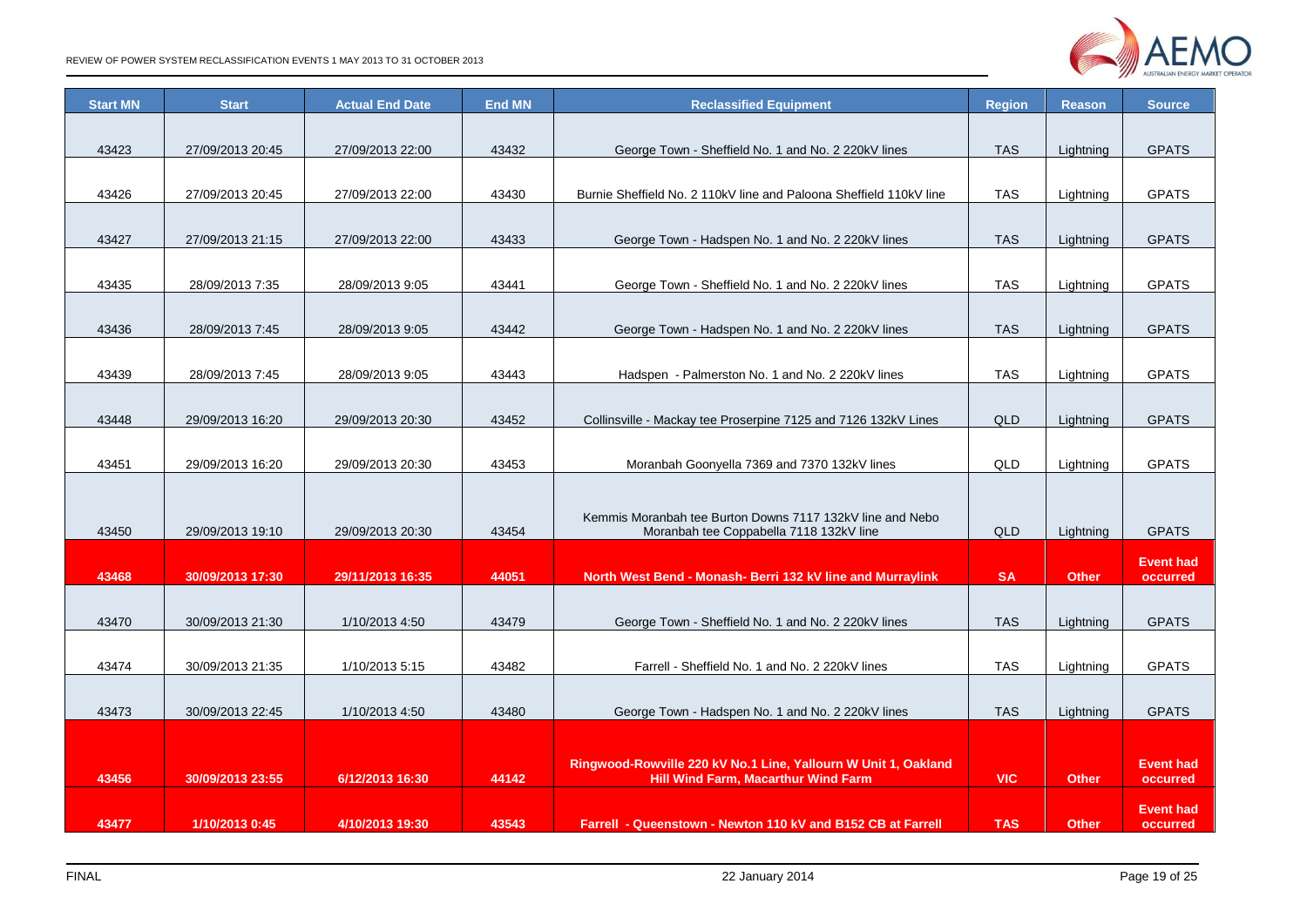

| <b>Start MN</b> | <b>Start</b>    | <b>Actual End Date</b> | <b>End MN</b> | <b>Reclassified Equipment</b>                               | <b>Region</b> | <b>Reason</b> | <b>Source</b> |
|-----------------|-----------------|------------------------|---------------|-------------------------------------------------------------|---------------|---------------|---------------|
|                 |                 |                        |               |                                                             |               |               |               |
| 43476           | 1/10/2013 1:25  | 1/10/2013 6:45         | 43485         | Chapel St - Liapootah No. 1 and No. 2 220kV lines           | <b>TAS</b>    | Lightning     | <b>GPATS</b>  |
|                 |                 |                        |               |                                                             |               |               |               |
| 43478           | 1/10/2013 1:40  | 1/10/2013 5:15         | 43484         | Farrell Reece No. 1 and No. 2 220kV lines                   | <b>TAS</b>    | Lightning     | <b>GPATS</b>  |
|                 |                 |                        |               |                                                             |               |               |               |
| 43487           | 1/10/2013 8:45  | 1/10/2013 9:25         | 43488         | Liapootah - Palmerston No. 1 and No. 2 220kV lines          | <b>TAS</b>    | Lightning     | <b>GPATS</b>  |
|                 |                 |                        |               |                                                             |               |               |               |
| 43490           | 1/10/2013 13:50 | 1/10/2013 15:15        | 43498         | Eildon - Mt Beauty No. 1 and No. 2 220kV lines              | <b>VIC</b>    | Lightning     | <b>GPATS</b>  |
|                 |                 |                        |               |                                                             |               |               |               |
| 43491           | 1/10/2013 14:05 | 1/10/2013 15:15        | 43494         | Hazelwood PS - Rowville No. 1 and 2 220kV lines             | <b>VIC</b>    | Lightning     | <b>GPATS</b>  |
|                 |                 |                        |               |                                                             |               |               |               |
| 43492           | 1/10/2013 14:05 | 1/10/2013 15:15        | 43495         | Rowville Yallourn No. 5 and No. 6 220kV lines               | <b>VIC</b>    | Lightning     | <b>GPATS</b>  |
|                 |                 |                        |               |                                                             | <b>VIC</b>    |               |               |
| 43496           | 1/10/2013 15:40 | 1/10/2013 16:40        | 43493         | Eildon - Mt Beauty No. 1 and No. 2 220kV lines              |               | Lightning     | <b>GPATS</b>  |
| 43504           | 2/10/2013 9:35  | 2/10/2013 10:25        | 43506         | Farrell Reece No. 1 and No. 2 220kV lines                   |               | Lightning     | <b>GPATS</b>  |
|                 |                 |                        |               |                                                             | <b>TAS</b>    |               |               |
| 43505           | 2/10/2013 10:10 | 2/10/2013 10:25        | 43507         | Farrell - Sheffield No. 1 and No. 2 220kV lines             | <b>TAS</b>    | Lightning     | <b>GPATS</b>  |
|                 |                 |                        |               |                                                             |               |               |               |
| 43509           | 2/10/2013 12:55 | 2/10/2013 14:40        | 43511         | Farrell Reece No. 1 and No. 2 220kV lines                   | <b>TAS</b>    | Lightning     | <b>GPATS</b>  |
|                 |                 |                        |               |                                                             |               |               |               |
| 43510           | 2/10/2013 13:00 | 2/10/2013 14:30        | 43512         | Farrell - Sheffield No. 1 and No. 2 220kV lines             | <b>TAS</b>    | Lightning     | <b>GPATS</b>  |
|                 |                 |                        |               |                                                             |               |               |               |
|                 |                 |                        |               | Kemmis Moranbah tee Burton Downs 7117 132kV line and Nebo   |               |               |               |
| 43527           | 3/10/2013 13:30 | 3/10/2013 20:55        | 43535         | Moranbah tee Coppabella 7118 132kV line                     | QLD           | Lightning     | <b>GPATS</b>  |
|                 |                 |                        |               |                                                             |               |               |               |
| 43528           | 3/10/2013 13:55 | 3/10/2013 17:55        | 43532         | Chalumbin Woree 876 and 877 275kV lines<br>QLD              |               | Lightning     | <b>GPATS</b>  |
|                 |                 |                        |               |                                                             |               |               |               |
| 43514           | 3/10/2013 15:00 | 3/10/2013 16:55        | 43517         | <b>VIC</b><br>Rowville Yallourn No. 5 and No. 6 220kV lines |               | Lightning     | <b>GPATS</b>  |
|                 |                 |                        |               |                                                             |               |               |               |
| 43513           | 3/10/2013 15:05 | 3/10/2013 16:55        | 43516         | Hazelwood PS - Rowville No. 1 and 2 220kV lines             | Lightning     | <b>GPATS</b>  |               |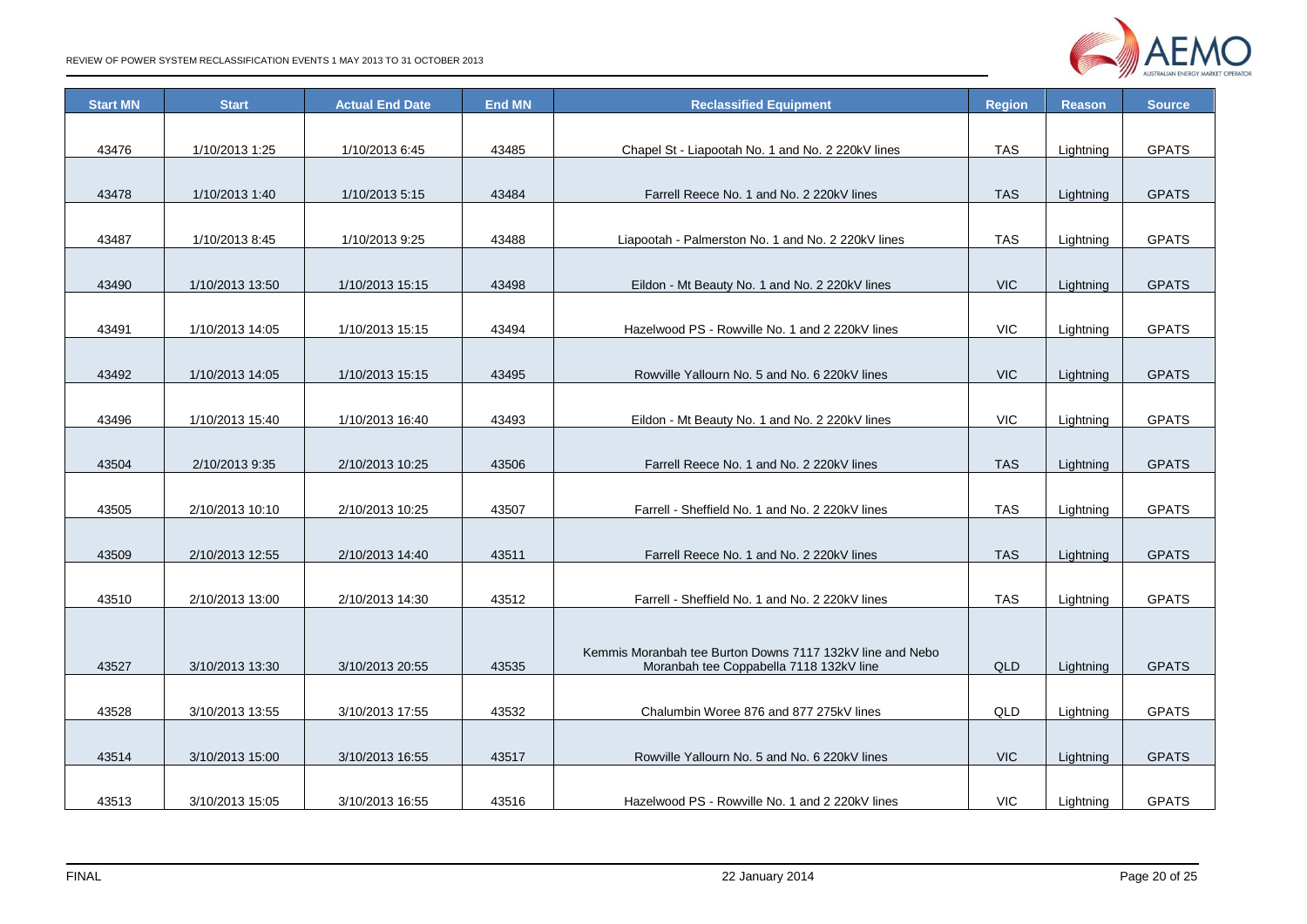

| <b>Start MN</b> | <b>Start</b>     | <b>Actual End Date</b> | <b>End MN</b> | <b>Reclassified Equipment</b>                                              | <b>Region</b> | <b>Reason</b> | <b>Source</b>                |
|-----------------|------------------|------------------------|---------------|----------------------------------------------------------------------------|---------------|---------------|------------------------------|
| 43529           | 3/10/2013 15:45  | 3/10/2013 23:15        | 43536         |                                                                            | QLD           |               | <b>GPATS</b>                 |
|                 |                  |                        |               | Collinsville - Mackay tee Proserpine 7125 and 7126 132kV Lines             |               | Lightning     |                              |
| 43530           | 3/10/2013 16:35  | 3/10/2013 20:35        | 43534         | Moranbah Goonyella 7369 and 7370 132kV lines                               | QLD           | Lightning     | <b>GPATS</b>                 |
|                 |                  |                        |               |                                                                            |               |               |                              |
| 43520           | 3/10/2013 18:00  | 3/10/2013 22:00        | 43522         | Moranbah Goonyella 7369 and 7370 132kV lines                               | QLD           | Lightning     | <b>GPATS</b>                 |
|                 |                  |                        |               |                                                                            |               |               |                              |
|                 |                  |                        |               | Kemmis Moranbah tee Burton Downs 7117 132kV line and Nebo                  |               |               |                              |
| 43521           | 3/10/2013 18:00  | 3/10/2013 22:00        | 43523         | Moranbah tee Coppabella 7118 132kV line                                    | QLD           | Lightning     | <b>GPATS</b>                 |
| 43587           | 13/10/2013 7:55  | 30/10/2013 14:00       | 43754         | Bayswater - Mt Piper 5A3 500 kV line and Wallerawang Unit 7                | <b>NSW</b>    | <b>Other</b>  | <b>Event had</b><br>occurred |
|                 |                  |                        |               |                                                                            |               |               |                              |
| 43590           | 13/10/2013 15:15 | 6/12/2013 16:30        | 44142         | Rowville - Thomastown 220 line, Oakland Hill WF, Mortons Lane<br><b>WF</b> | <b>VIC</b>    | <b>Other</b>  | <b>Event had</b><br>occurred |
|                 |                  |                        |               |                                                                            |               |               |                              |
|                 |                  |                        |               | Tomago - Taree tee Hawksnest (963) 132 kV line and Tomago 330 -            |               |               | <b>Event had</b>             |
| 43593           | 13/10/2013 19:50 | 19/10/2013 8:10        | 43663         | Tomago 132 (98A) 132 kV line                                               | <b>NSW</b>    | <b>Other</b>  | occurred                     |
|                 |                  |                        |               |                                                                            |               |               |                              |
|                 |                  |                        |               | Tomago - Taree tee Hawksnest (963) 132kV line and Tomago 330 -             |               |               | <b>Event had</b>             |
| 43594           | 13/10/2013 21:30 | 21/10/2013 16:15       | 43673         | <b>Tomago 132 (9F4) 132kV line</b>                                         | <b>NSW</b>    | <b>Other</b>  | occurred                     |
|                 |                  |                        |               |                                                                            |               |               |                              |
| 43596           | 14/10/2013 12:25 | 14/10/2013 13:20       | 43598         | Hazelwood PS - Rowville No. 1 and 2 220kV lines                            | <b>VIC</b>    | Lightning     | <b>GPATS</b>                 |
|                 |                  |                        |               |                                                                            |               |               |                              |
| 43597           | 14/10/2013 12:25 | 14/10/2013 13:20       | 43599         | Rowville Yallourn No. 5 and No. 6 220kV lines                              | <b>VIC</b>    | Lightning     | <b>GPATS</b>                 |
| 43605           | 14/10/2013 15:45 |                        | 43606         |                                                                            |               | Lightning     | <b>GPATS</b>                 |
|                 |                  | 14/10/2013 19:40       |               | Chalumbin Woree 876 and 877 275kV lines                                    |               |               |                              |
| 43616           | 15/10/2013 15:15 | 18/10/2013 15:00       | 43659         | No.4 220/110 kV Chapel St transformer and Nyrstar load                     | <b>TAS</b>    | <b>Other</b>  | <b>Event had</b><br>occurred |
|                 |                  |                        |               |                                                                            |               |               |                              |
| 43627           | 17/10/2013 10:10 | 17/10/2013 12:40       | 43634         | Farrell - Sheffield No. 1 and No. 2 220kV lines                            |               | Lightning     | <b>GPATS</b>                 |
|                 |                  |                        |               |                                                                            | <b>TAS</b>    |               |                              |
| 43628           | 17/10/2013 10:10 | 17/10/2013 12:40       | 43633         | Farrell Reece No. 1 and No. 2 220kV lines                                  |               | Lightning     | <b>GPATS</b>                 |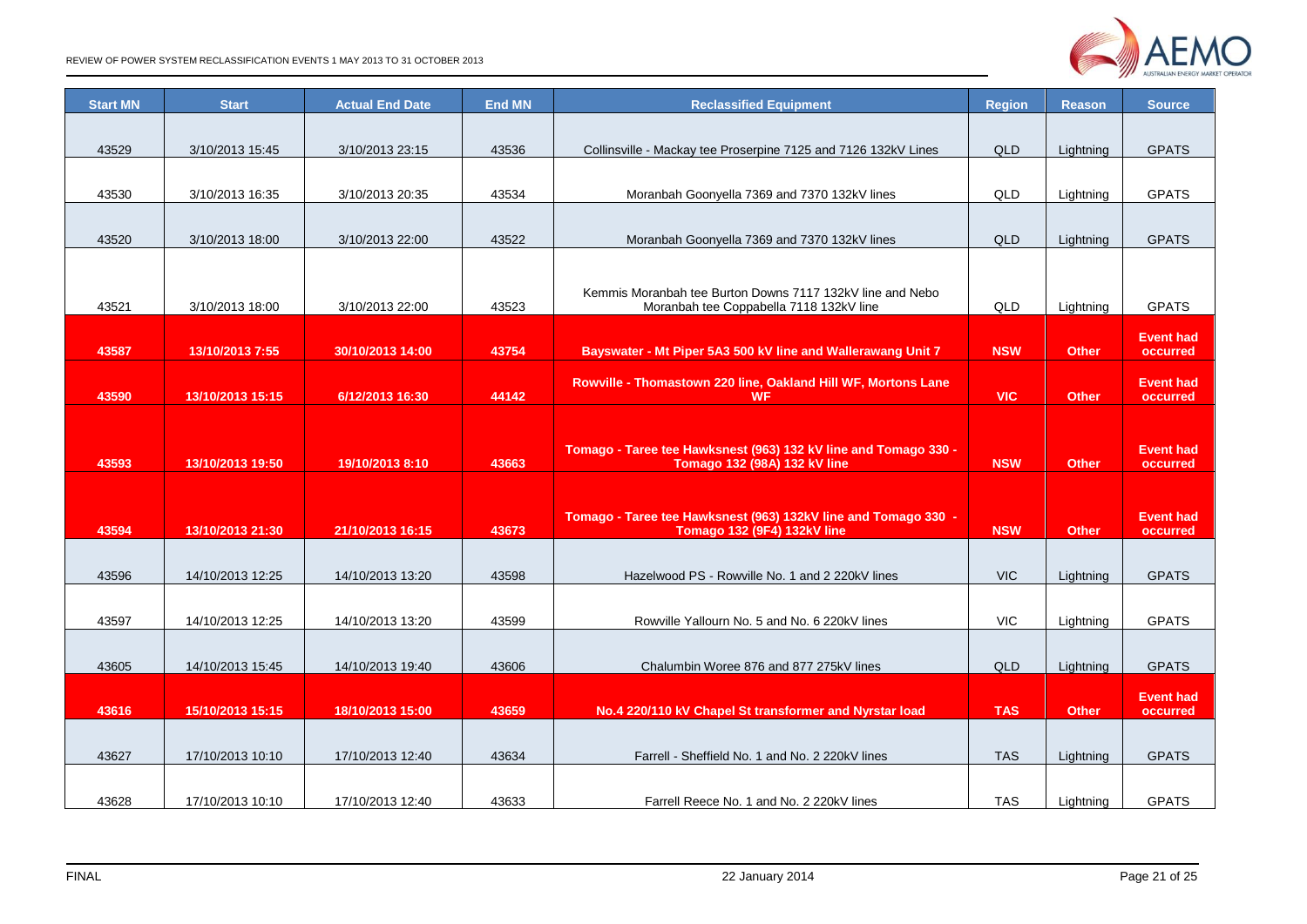

| <b>Start</b>     | <b>Actual End Date</b>                                                                                                                                                          | <b>End MN</b>                                                                                                                                                                   | <b>Reclassified Equipment</b>                                                          |                                                                                                                                                                                                                                                                                                                                                                                                                              | <b>Reason</b>                                                                                                                            | <b>Source</b>                                                                                                                          |
|------------------|---------------------------------------------------------------------------------------------------------------------------------------------------------------------------------|---------------------------------------------------------------------------------------------------------------------------------------------------------------------------------|----------------------------------------------------------------------------------------|------------------------------------------------------------------------------------------------------------------------------------------------------------------------------------------------------------------------------------------------------------------------------------------------------------------------------------------------------------------------------------------------------------------------------|------------------------------------------------------------------------------------------------------------------------------------------|----------------------------------------------------------------------------------------------------------------------------------------|
|                  |                                                                                                                                                                                 |                                                                                                                                                                                 |                                                                                        |                                                                                                                                                                                                                                                                                                                                                                                                                              |                                                                                                                                          |                                                                                                                                        |
| 17/10/2013 12:20 | 17/10/2013 13:50                                                                                                                                                                | 43637                                                                                                                                                                           | George Town - Hadspen No. 1 and No. 2 220kV lines                                      | <b>TAS</b>                                                                                                                                                                                                                                                                                                                                                                                                                   | Lightning                                                                                                                                | <b>GPATS</b>                                                                                                                           |
|                  |                                                                                                                                                                                 |                                                                                                                                                                                 |                                                                                        |                                                                                                                                                                                                                                                                                                                                                                                                                              |                                                                                                                                          |                                                                                                                                        |
| 17/10/2013 12:20 | 17/10/2013 13:50                                                                                                                                                                | 43638                                                                                                                                                                           | George Town - Sheffield No. 1 and No. 2 220kV lines                                    | <b>TAS</b>                                                                                                                                                                                                                                                                                                                                                                                                                   | Lightning                                                                                                                                | <b>GPATS</b>                                                                                                                           |
|                  |                                                                                                                                                                                 |                                                                                                                                                                                 |                                                                                        |                                                                                                                                                                                                                                                                                                                                                                                                                              |                                                                                                                                          |                                                                                                                                        |
| 17/10/2013 13:20 | 17/10/2013 17:15                                                                                                                                                                | 43647                                                                                                                                                                           | Hazelwood PS - Rowville No. 1 and 2 220kV lines                                        | <b>VIC</b>                                                                                                                                                                                                                                                                                                                                                                                                                   | Lightning                                                                                                                                | <b>GPATS</b>                                                                                                                           |
|                  |                                                                                                                                                                                 |                                                                                                                                                                                 |                                                                                        |                                                                                                                                                                                                                                                                                                                                                                                                                              |                                                                                                                                          |                                                                                                                                        |
| 17/10/2013 13:20 | 17/10/2013 17:15                                                                                                                                                                | 43646                                                                                                                                                                           | Rowville Yallourn No. 5 and No. 6 220kV lines                                          | <b>VIC</b>                                                                                                                                                                                                                                                                                                                                                                                                                   | Lightning                                                                                                                                | <b>GPATS</b>                                                                                                                           |
|                  |                                                                                                                                                                                 |                                                                                                                                                                                 |                                                                                        |                                                                                                                                                                                                                                                                                                                                                                                                                              |                                                                                                                                          |                                                                                                                                        |
| 17/10/2013 14:15 | 17/10/2013 17:15                                                                                                                                                                | 43645                                                                                                                                                                           | Eildon - Mt Beauty No. 1 and No. 2 220kV lines                                         |                                                                                                                                                                                                                                                                                                                                                                                                                              | Lightning                                                                                                                                | <b>GPATS</b>                                                                                                                           |
|                  |                                                                                                                                                                                 |                                                                                                                                                                                 |                                                                                        |                                                                                                                                                                                                                                                                                                                                                                                                                              |                                                                                                                                          |                                                                                                                                        |
| 17/10/2013 14:25 | 17/10/2013 17:15                                                                                                                                                                |                                                                                                                                                                                 |                                                                                        |                                                                                                                                                                                                                                                                                                                                                                                                                              | Lightning                                                                                                                                | <b>GPATS</b>                                                                                                                           |
|                  |                                                                                                                                                                                 |                                                                                                                                                                                 |                                                                                        |                                                                                                                                                                                                                                                                                                                                                                                                                              |                                                                                                                                          |                                                                                                                                        |
|                  |                                                                                                                                                                                 |                                                                                                                                                                                 | Chalumbin Woree 876 and 877 275kV lines                                                |                                                                                                                                                                                                                                                                                                                                                                                                                              |                                                                                                                                          | <b>GPATS</b>                                                                                                                           |
|                  |                                                                                                                                                                                 |                                                                                                                                                                                 |                                                                                        |                                                                                                                                                                                                                                                                                                                                                                                                                              |                                                                                                                                          |                                                                                                                                        |
|                  |                                                                                                                                                                                 |                                                                                                                                                                                 | Bayswater - Regentville 330 kV No. 31 line and Bayswater - Sydney                      |                                                                                                                                                                                                                                                                                                                                                                                                                              |                                                                                                                                          |                                                                                                                                        |
|                  |                                                                                                                                                                                 |                                                                                                                                                                                 |                                                                                        |                                                                                                                                                                                                                                                                                                                                                                                                                              |                                                                                                                                          | <b>INJI</b>                                                                                                                            |
|                  |                                                                                                                                                                                 |                                                                                                                                                                                 |                                                                                        |                                                                                                                                                                                                                                                                                                                                                                                                                              |                                                                                                                                          |                                                                                                                                        |
|                  |                                                                                                                                                                                 |                                                                                                                                                                                 |                                                                                        |                                                                                                                                                                                                                                                                                                                                                                                                                              |                                                                                                                                          | <b>INJI</b>                                                                                                                            |
|                  |                                                                                                                                                                                 |                                                                                                                                                                                 |                                                                                        |                                                                                                                                                                                                                                                                                                                                                                                                                              |                                                                                                                                          |                                                                                                                                        |
|                  |                                                                                                                                                                                 |                                                                                                                                                                                 | Sydney South - Wallerawang No.76 330 line and Ingleburn -                              |                                                                                                                                                                                                                                                                                                                                                                                                                              |                                                                                                                                          |                                                                                                                                        |
|                  |                                                                                                                                                                                 |                                                                                                                                                                                 |                                                                                        |                                                                                                                                                                                                                                                                                                                                                                                                                              |                                                                                                                                          | <b>INJI</b>                                                                                                                            |
|                  |                                                                                                                                                                                 |                                                                                                                                                                                 |                                                                                        |                                                                                                                                                                                                                                                                                                                                                                                                                              |                                                                                                                                          | <b>GPATS</b>                                                                                                                           |
|                  |                                                                                                                                                                                 |                                                                                                                                                                                 |                                                                                        |                                                                                                                                                                                                                                                                                                                                                                                                                              |                                                                                                                                          |                                                                                                                                        |
|                  |                                                                                                                                                                                 |                                                                                                                                                                                 |                                                                                        |                                                                                                                                                                                                                                                                                                                                                                                                                              |                                                                                                                                          | <b>GPATS</b>                                                                                                                           |
|                  |                                                                                                                                                                                 |                                                                                                                                                                                 |                                                                                        |                                                                                                                                                                                                                                                                                                                                                                                                                              |                                                                                                                                          |                                                                                                                                        |
|                  |                                                                                                                                                                                 |                                                                                                                                                                                 |                                                                                        |                                                                                                                                                                                                                                                                                                                                                                                                                              |                                                                                                                                          | <b>GPATS</b>                                                                                                                           |
|                  |                                                                                                                                                                                 |                                                                                                                                                                                 |                                                                                        |                                                                                                                                                                                                                                                                                                                                                                                                                              |                                                                                                                                          |                                                                                                                                        |
|                  |                                                                                                                                                                                 |                                                                                                                                                                                 |                                                                                        |                                                                                                                                                                                                                                                                                                                                                                                                                              |                                                                                                                                          | <b>GPATS</b>                                                                                                                           |
|                  |                                                                                                                                                                                 |                                                                                                                                                                                 |                                                                                        |                                                                                                                                                                                                                                                                                                                                                                                                                              |                                                                                                                                          |                                                                                                                                        |
|                  |                                                                                                                                                                                 |                                                                                                                                                                                 |                                                                                        |                                                                                                                                                                                                                                                                                                                                                                                                                              |                                                                                                                                          | <b>GPATS</b>                                                                                                                           |
|                  | 17/10/2013 14:30<br>17/10/2013 14:35<br>17/10/2013 14:55<br>17/10/2013 15:00<br>21/10/2013 9:15<br>22/10/2013 14:10<br>22/10/2013 14:10<br>22/10/2013 20:50<br>22/10/2013 20:50 | 17/10/2013 17:40<br>18/10/2013 7:30<br>17/10/2013 20:35<br>17/10/2013 20:35<br>21/10/2013 10:15<br>22/10/2013 20:50<br>22/10/2013 20:50<br>22/10/2013 23:45<br>22/10/2013 23:45 | 43648<br>43649<br>46355<br>43653<br>43652<br>43670<br>43689<br>43690<br>43697<br>43696 | Glenrowan - Dederang No. 1 and No. 3 220kV lines<br>West No. 32 330 kV line<br>Eraring - Kemps Creek 5A1 and 5A2 500 kV lines<br>Wallerawang No.77 330 kV line<br>Glenrowan - Dederang No. 1 and No. 3 220kV lines<br>Glenrowan - Dederang No. 1 and No. 3 220kV lines<br>Eildon - Mt Beauty No. 1 and No. 2 220kV lines<br>Rowville Yallourn No. 5 and No. 6 220kV lines<br>Hazelwood PS - Rowville No. 1 and 2 220kV lines | <b>Region</b><br><b>VIC</b><br><b>VIC</b><br>QLD<br><b>NSW</b><br><b>NSW</b><br><b>NSW</b><br>VIC.<br>VIC.<br>VIC.<br><b>VIC</b><br>VIC. | Lightning<br><b>Bushfires</b><br><b>Bushfires</b><br><b>Bushfires</b><br>Lightning<br>Lightning<br>Lightning<br>Lightning<br>Lightning |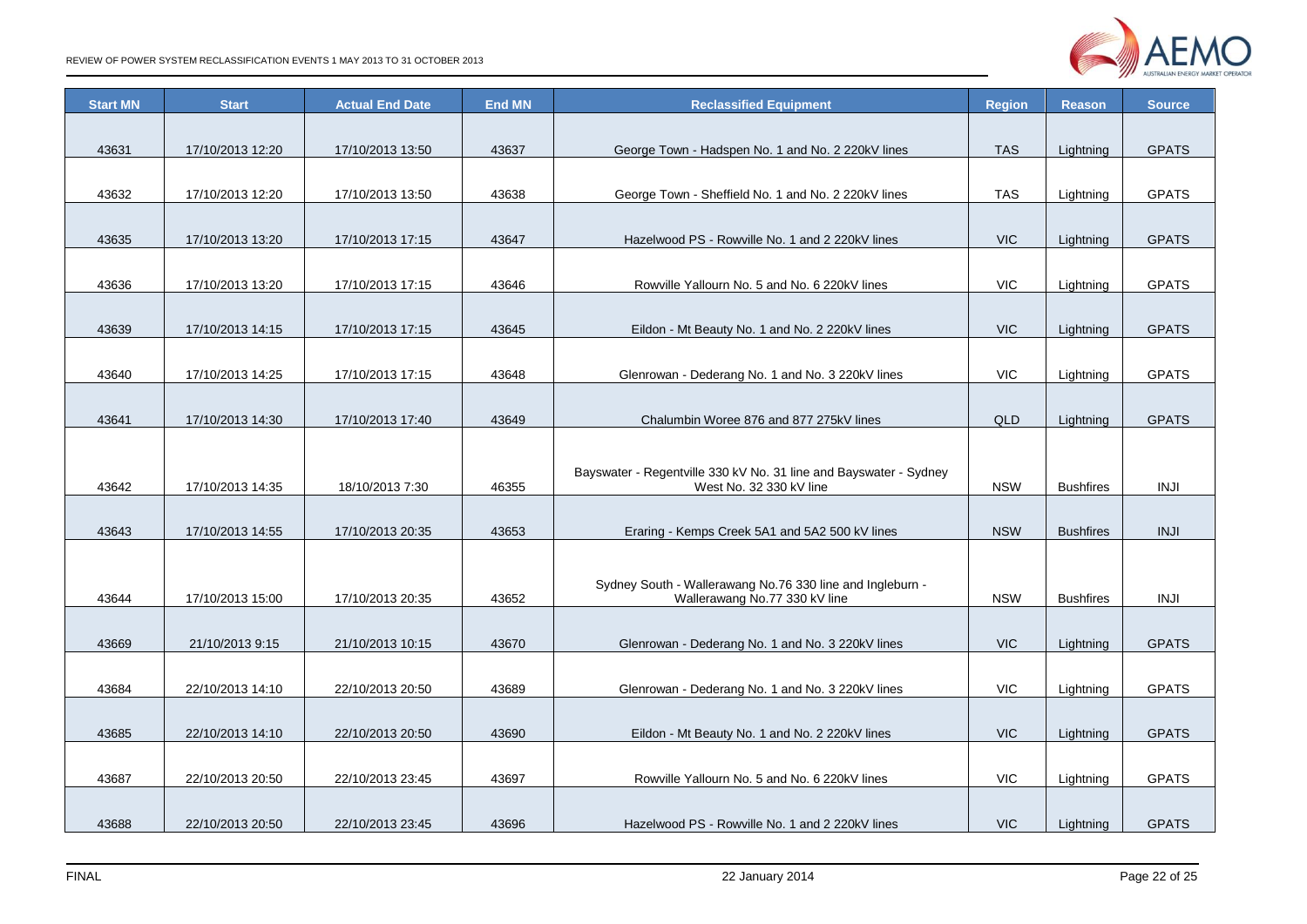| <b>Start MN</b> | <b>Start</b>     | <b>Actual End Date</b> | <b>End MN</b> | <b>Reclassified Equipment</b>                                                                | <b>Region</b> | <b>Reason</b>    | <b>Source</b>                |
|-----------------|------------------|------------------------|---------------|----------------------------------------------------------------------------------------------|---------------|------------------|------------------------------|
|                 |                  |                        |               |                                                                                              |               |                  |                              |
| 43691           | 22/10/2013 21:40 | 22/10/2013 23:00       | 43693         | Eildon - Mt Beauty No. 1 and No. 2 220kV lines                                               | <b>VIC</b>    | Lightning        | <b>GPATS</b>                 |
| 43703           | 23/10/2013 11:55 | 24/10/2013 5:55        | 43712         | Newcastle Tomago No. 95 330 kV line and Liddell Tomago No. 82 330<br>kV line                 | <b>NSW</b>    | <b>Bushfires</b> | <b>INJI</b>                  |
| 43707           | 23/10/2013 19:25 | 23/10/2013 20:05       | 43708         | Eraring - Kemps Creek 5A1 and 5A2 500 kV lines                                               | <b>NSW</b>    | <b>Bushfires</b> | <b>INJI</b>                  |
| 43709           | 24/10/2013 0:30  | 24/10/2013 1:10        | 43710         | Farrell Reece No. 1 and No. 2 220kV lines                                                    | <b>TAS</b>    | Lightning        | <b>GPATS</b>                 |
| 43713           | 24/10/2013 7:55  | 23/10/2013 11:05       | 43714         | Newcastle Tomago No. 95 330 kV line and Liddell Tomago No. 82 330<br>kV line                 | <b>NSW</b>    | <b>Bushfires</b> | <b>INJI</b>                  |
| 43715           | 24/10/2013 12:35 | 23/10/2013 14:10       | 43716         | Bayswater - Regentville 330 kV No. 31 line and Bayswater - Sydney<br>West No. 32 330 kV line |               | <b>Bushfires</b> | <b>INJI</b>                  |
| 43720           | 25/10/2013 13:20 | 28/10/2013 10:35       | 43742         | Bayswater - Regentville 330 kV No. 31 line and Bayswater - Sydney<br>West No. 32 330 kV line | <b>NSW</b>    | <b>Bushfires</b> | <b>INJI</b>                  |
| 43743           | 28/10/2013 7:35  | 2/12/2013 13:10        | 44072         | No. 8 Dapto – Marulan 330 kV Line at the Dapto end                                           | <b>NSW</b>    | <b>Other</b>     | <b>Event had</b><br>occurred |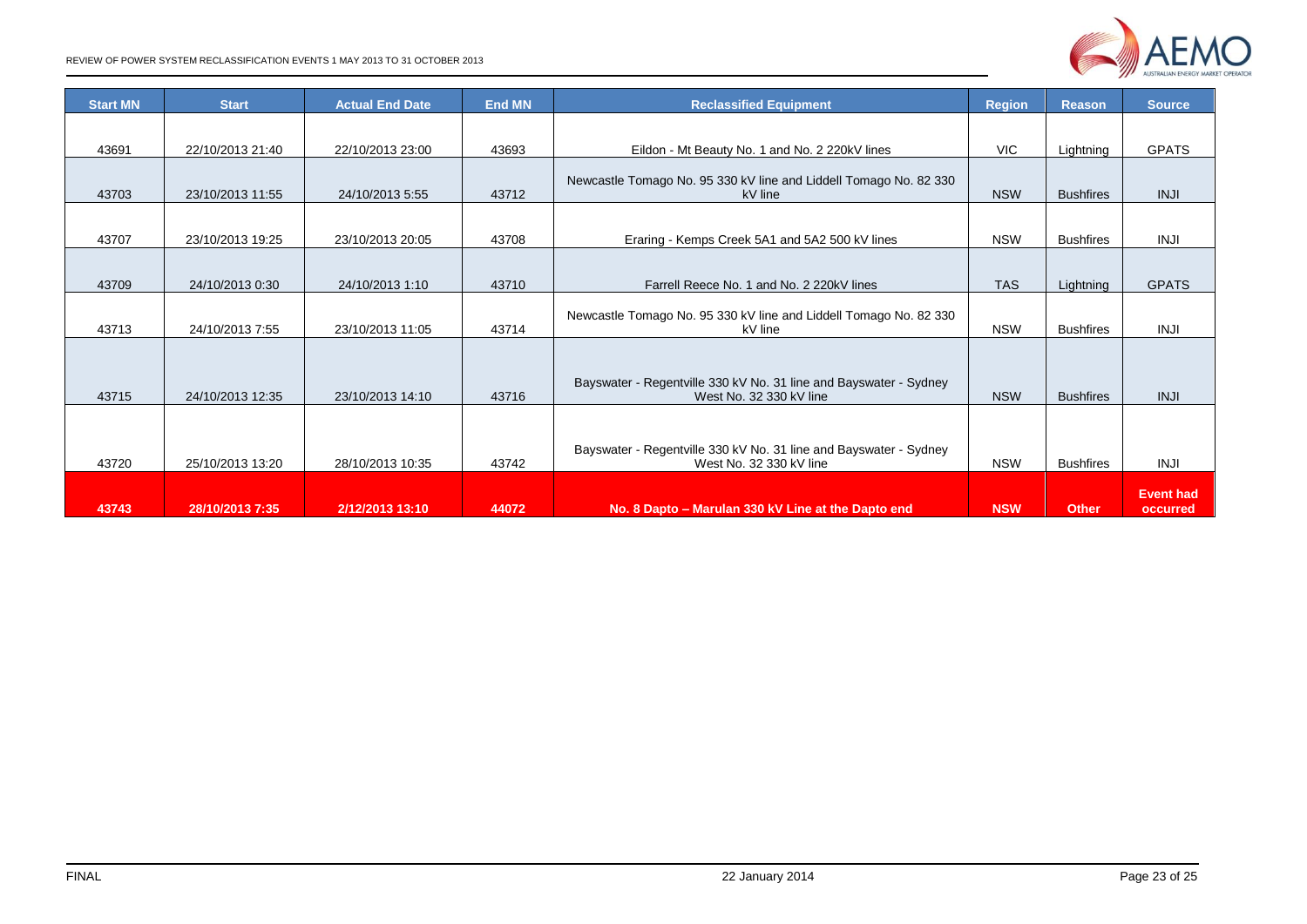

#### Table 5 Actual non-credible contingencies from 1 May 2013 from 31 October 2013.

<span id="page-23-0"></span>

| Data of<br>contingency | <b>Description</b>                                                                                     | <b>Region</b> | <b>Reason</b>                              | <b>Was the contingency</b><br>then reclassified? | <b>Comments</b>                                                                                                                                                                                                                                                        |
|------------------------|--------------------------------------------------------------------------------------------------------|---------------|--------------------------------------------|--------------------------------------------------|------------------------------------------------------------------------------------------------------------------------------------------------------------------------------------------------------------------------------------------------------------------------|
| 17/05/2013             | Trip of Bouldercombe No.1 275 kV bus                                                                   | <b>QLD</b>    | Other                                      | <b>No</b>                                        | Inadvertent trip during planned substation work. Assessed as unlikely to<br>re-occur.                                                                                                                                                                                  |
| 23/05/2013             | Trip of Tomago potlines 1 and 2                                                                        | <b>NSW</b>    | Other                                      | <b>No</b>                                        | Internal 22 kV fault at Tomago. Assessed as unlikely to re-occur.                                                                                                                                                                                                      |
| 31/05/2013             | <b>Trip of three Torrens Island B</b><br>generating units                                              | <b>SA</b>     | <b>Other</b>                               | <b>Yes</b>                                       | Initiated by 6.6 kV station auxiliary fault. Units remained out of<br>service unitl 7 June. The contingency was reclassified as credible<br>on return to service on 7 June, until advice from Generator was<br>received that the contingency was unlikely to re-occur. |
| 1/06/2013              | Trip of South Morang No.1 500 kV bus                                                                   | <b>VIC</b>    | Other                                      | No                                               | Damaged secondary cable intiated a false trip of bus protection.<br>Assessed as unlikely to re-occur.                                                                                                                                                                  |
| 14/06/2013             | <b>Trip of Oaklands WF and Mortons</b><br><b>Lane WF</b>                                               | <b>VIC</b>    | <b>Other</b>                               | <b>Yes</b>                                       | Reclassified during incident investigation, into WF GPS issues.<br>This contingency re-occurred during reclassification, refer to event<br>23/10/2013                                                                                                                  |
| 21/06/2013             | Trip of three Yallourn W generating units                                                              | <b>VIC</b>    | Other                                      | <b>No</b>                                        | Emergency trip of units during fire at Yallourn power station. Assessed<br>as unlikely to re-occur.                                                                                                                                                                    |
| 4/07/2013              | Trip of APD-HYTS-TRTS-MLTS No.1<br>500 kV line, Macarthur WF and<br><b>Portland WF</b>                 | <b>VIC</b>    | <b>Other</b>                               | <b>Yes</b>                                       | Initiated by incorrect protection settings, reclassified pending<br>changes to the protection settings.                                                                                                                                                                |
| 15/08/2013             | <b>Basslink and Pacific Aluminium</b><br>potline 4                                                     | <b>TAS</b>    | <b>Other</b>                               | <b>Yes</b>                                       | Potline tripped following trip of Basslink on spurious overvoltage<br>protection. Reclassifed pending changes to protection setting.                                                                                                                                   |
| 8/09/2013              | Trip of APD-HYTS-TRTS-MLTS No.1<br>500 kV line and Macarthur WF                                        | <b>VIC</b>    | <b>Other</b>                               | <b>Yes</b>                                       | Initiated by incorrect protection settings, and inaccurate dynamic<br>modelling for protection settings following previous incident on<br>4/7/2013. Reclassified pending changes to the protection settings.                                                           |
| 10/09/2013             | Trip of Hazelwood Power Station No.4<br>220 kV bus                                                     | <b>VIC</b>    | Other                                      | No                                               | Inadvertent trip during planned substation work. Assessed as unlikely to<br>re-occur.                                                                                                                                                                                  |
| 12/09/2013             | Trip of Hadspen B 110 kV bus.                                                                          | <b>TAS</b>    | Other                                      | No                                               | Initiated by incorrect protection settings, bus remained out of service<br>until protection settings were changed. No reclassification was needed<br>on return to service.                                                                                             |
| 12/09/2013             | Trip of Tamworth No.3 and No.4 132 kV<br>buses                                                         | <b>NSW</b>    | Other                                      | No                                               | Inadvertent trip during planned substation work. Assessed as unlikely to<br>re-occur.                                                                                                                                                                                  |
| 29/09/2013             | Trip of Ringwood - Rowville 220 kV<br>transmission, Yallourn W Unit 1 and<br><b>Oaklands WF.</b>       | <b>VIC</b>    | <b>Other</b>                               | <b>Yes</b>                                       | Reclassified during incident investigation, into WF GPS issues.                                                                                                                                                                                                        |
| 30/09/2013             | Trip of Northwest Bend - Monash -<br>Berri No.2 132 kV line and Murraylink.                            | <b>SA</b>     | Other, later determined to<br>be lightning | <b>Yes</b>                                       | Reclassified during incident investigation, which determined 132<br>kV tripped due to lightning and Murraylink tripped due to a<br>coincident telecommunications failure.                                                                                              |
| 1/10/2013              | Trip of Farrell - Jbutters 220 kV line<br>and Farrell - Roseberry - Queenstown<br>- Newton 110 kV line | <b>TAS</b>    | <b>Lightning</b>                           | <b>Yes</b>                                       | Reclassified during incident investigation, which determined<br>contingency was due to lighting. Lines have now been declared<br>vulnerable.                                                                                                                           |
| 3/10/2013              | Trip of Dapto - Kangaroo Valley 330 kV<br>line at Dapto end only.                                      | <b>NSW</b>    | Other                                      | No                                               | Trip initiated by apparent failure of CVT at Dapto (loose CVT fuse).<br>Assessed as unlikely to re-occur.                                                                                                                                                              |
| 13/10/2013             | Trip of Bayswater - MT Piper 5A3 500<br>kV line and Wallerawang Unit 7                                 | <b>NSW</b>    | <b>Other</b>                               | <b>Yes</b>                                       | Reclassified during incident investigation, which found<br>Wallerawang Unit 7 tripped due to loose secondary circuit<br>connection following 500 kV line trip.                                                                                                         |